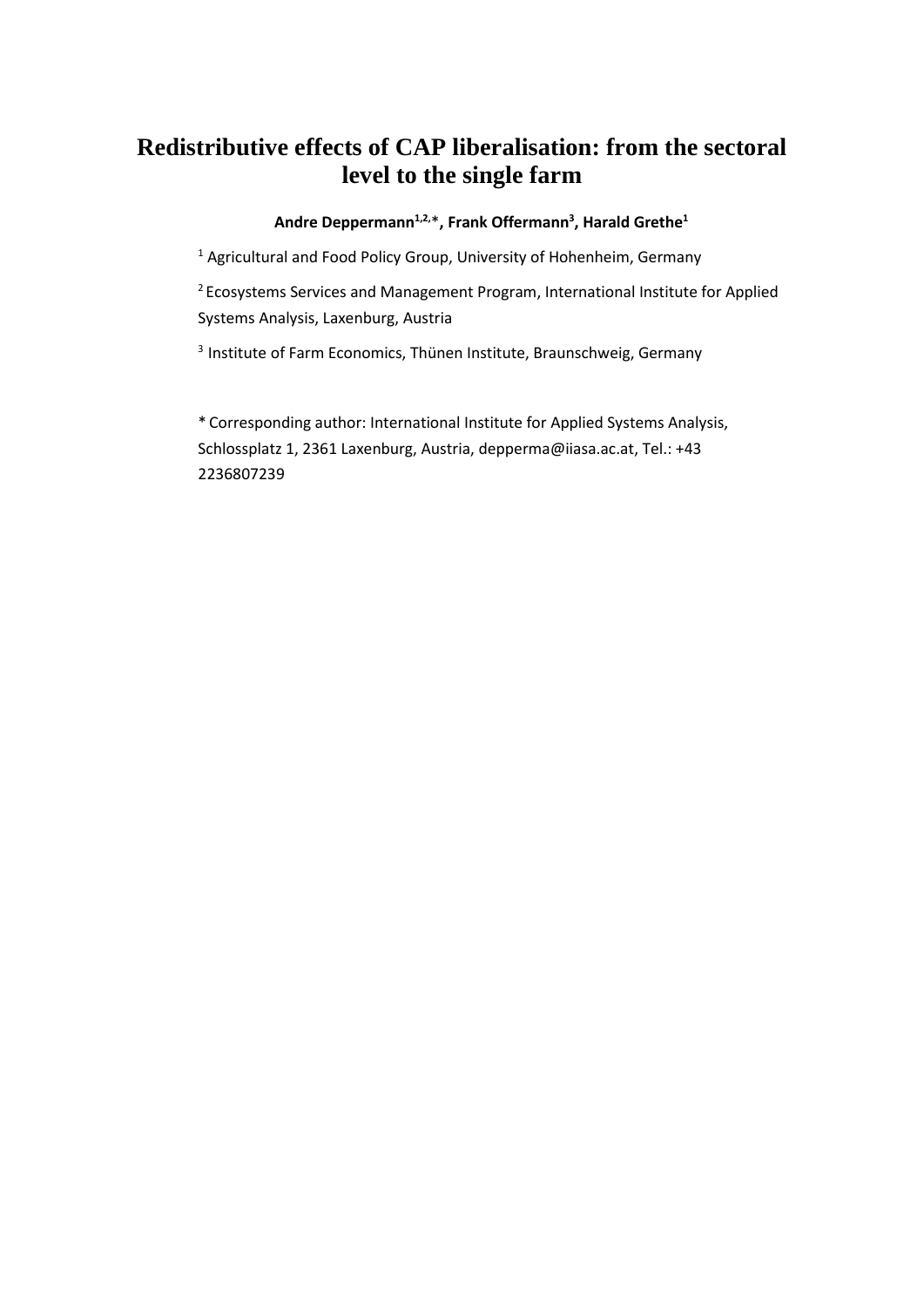# **Redistributive effects of CAP liberalisation: from the sectoral level to the single farm**

*Abstract. There is a growing public and political interest in effects of agricultural policy on income distribution in the agricultural sector. Most of the literature regarding redistributive effects of agricultural policy is ex-post and static in nature and many tools for an ex-ante analysis of impacts of sectoral or macroeconomic policies depict farm groups or representative farms rather than individual farms. However, the measurement of inequality is highly sensitive to the aggregation of individual data. In this paper, redistributive effects of an abolishment of different instruments of the European Common Agricultural Policy (CAP) are analysed with a tool that is able to consistently assess impacts of sectoral policy on individual farm incomes. We find that an abolishment of the main components of the CAP, direct payments and market and price policies, results in a more unequal income distribution in relative terms, but a more equal income distribution in absolute terms. Based on the latter, we conclude that if the CAP aims at a more equal income distribution within the agricultural sector, then significant scope for improving the design of respective policy instruments exists.*

**Keywords**: farm model, market model, micro accounting, income distribution

# **1. Introduction**

The last two decades of reforms of the Common Agricultural Policy (CAP) of the European Union (EU) were characterized by replacing classical market price support measures by direct payments. Moreddu (2011) argues that due to this shift, agricultural support has become more visible and consequently, the distribution of support among farmers has gained more public attention. Fittingly, the European Commission (2012, p.8) states in its annual "Report on the distribution of direct aid to farmers" that "direct payments have lost their compensatory character over time and have increasingly become a support ensuring a certain farm income stability". Increasing public interest in the distribution of agricultural support and the question 'who gets what' is reflected by general media coverage (e.g. The New Statesman, 2012) and in the specialized press (e.g. Agra-Europe, 2013, p.3). Thus, equity issues in the agricultural sector increasingly become an area of political concern, even on a national or sub-national basis. The European Commission (2012, p.8) e.g. claims that "the proposals for the CAP after 2013 […] aim to reduce the discrepancies between the levels of payments obtained after full implementation of the current legislation, between farmers, regions and Member States". Besides growing public and political interest, there are also good reasons to analyse the effects of agricultural policy on income distribution in the agricultural sector from an economic point of view. For instance, Mishra et al. (2009) refer to links between farm income inequality and technology adaption, productivity, sectoral growth, and social issues such as family health.

This interest is also reflected in the scientific literature. However, most of the literature regarding redistributive effects of agricultural policy is ex-post and static in nature. Several studies focus on the distribution of direct payments (e.g. Keeney, 2000; El Benni and Finger, 2013, Severini and Tantari, 2013, 2015). Fewer authors also take effects of market price support into account and aim to assess redistributive effects of the whole system of agricultural support (e.g. Allanson, 2006; 2008; Moreddu, 2011). Yet, despite the undoubted usefulness and importance of ex-post analyses, they are of limited use when it comes to the evaluation of distributional impacts of policies that do not currently exist, but that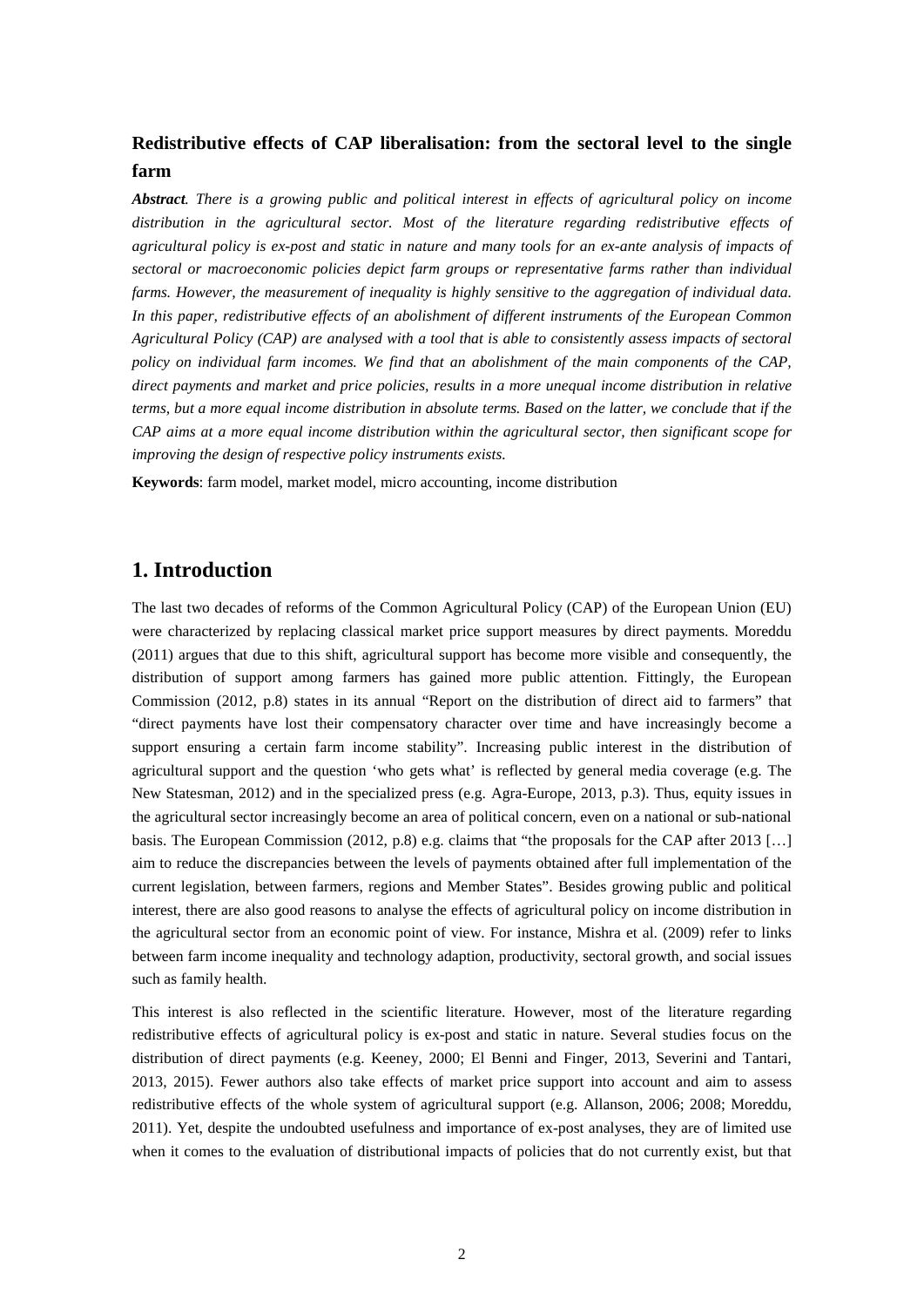might exist in the future. For such an exercise counterfactual situations have to be constructed, at best accounting for incentive effects and the behaviour of individuals (Bourguignon and Ferreira, 2003).

Simulation models account for behavioural effects. But most macro or sectoral models apply representative groups rather than individual income units and the measurement of inequality is highly sensitive to the aggregation of individual data. Consider a population being divided into *k* mutually exclusive groups and *I<sup>total</sup>* representing an additively decomposable<sup>[1](#page-2-0)</sup> income inequality index of the form: *I total* = *Iwithin* <sup>+</sup>*I between* with *Iwithin* representing a (weighted) sum of income inequality inside the *k* groups and *I*<sup>between</sup> the inequality between subpopulation means (Deutsch and Silber, 1999). In the extreme case of just one representative group all the desired information would be hidden in *Iwithin* whereas only *I between* would be measurable, but without any meaning in this case. Obviously, inequality inside of aggregated groups is not observable and thus, the loss of information generates a downward bias in the measurement of overall inequality by only incorporating grouped income data. Even the assumption of an exogenous constant degree of inequality within the groups and the application of group specific changes in average income to all group members is likely to produce biased results because there is no reason why withingroup income distribution should be unaffected by different scenario assumptions (Bourguignon et al., 2005; Savard, 2005). The share of inequality that is accounted for by the between-groups component is expected to increase with the number of subgroups of a population, other factors being equal (Shorrocks and Wan, 2005).

In other scientific areas, e.g. poverty analysis or tax reform analysis, it is quite common to conduct exante assessments of macroeconomic shocks on individual income distributions on a national level. To this end, methods were developed to commonly assess impacts of macroeconomic shocks on an aggregate and individual level by combining outputs of macro models with individual data, mostly large population or household surveys (e.g. Debowicz and Golan, 2013, Cororaton and Cockburn, 2007).

Only a few similar tools for the measurement of impacts of sectoral or macroeconomic policies on the individual farm income level exist for the agricultural sector. Keeney and Beckman (2009), Keeney (2009), and Hertel et al. (2007), e.g. combine a computable general equilibrium (CGE) model with a large farm household survey to assess distributional effects of WTO negotiations on US agricultural households. Louhichi and Valin (2012) combine a CGE model with a programming model that depicts individual arable farms in France to estimate impacts of biofuel policies.

Several other tools exist for ex-ante policy impact analyses in the agricultural sector, which depict farms at regional or farm type level but not at the individual level. The CAPRI model for example is applied to estimate farm type specific income effects of reforms of EU direct payments (Gocht et al., 2013). Deppermann et al. (2014) conduct an analysis of agricultural policy reform induced redistributive effects for the western German agricultural sector based on 467 farm groups. These attempts already apply quite disaggregated models. However, it is not clear how serious the grouping of individual data affects the results of an analysis of redistributive effects.

Against this background the main objectives of this paper are (1) to analyse the distributional impacts of an abolishment of different CAP instruments with a tool that is able to consistently assess impacts of sectoral policy on individual farm incomes, (2) to derive conclusions regarding the policy implications of

<span id="page-2-0"></span><sup>&</sup>lt;sup>1</sup> The term 'additively decomposable' refers to the property of an inequality index, to be subgroup decomposable into exactly two terms: the between-groups inequality component which is gained by replacing all individual incomes by subgroup means and the within-group component, which is a weighted average of inequality within subgroups. The Gini coefficient e.g. is not additively decomposable in this sense (Deutsch and Silber, 1999).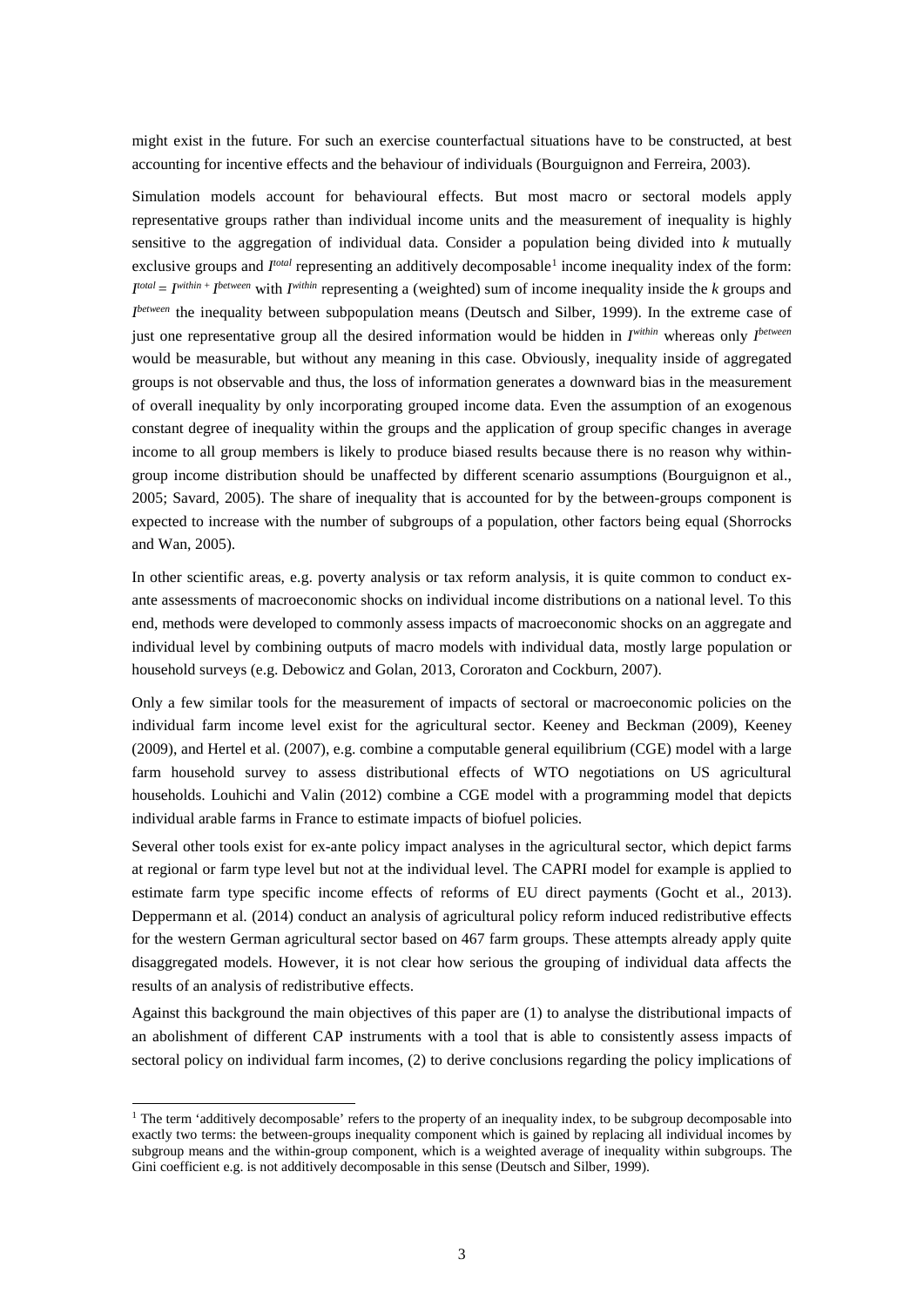the analysis, and (3) to get insights into the effects of grouping individual data with regard to the analysis of redistributive effects.

# **2. Modelling chain**

### **2.1. Description of the overall model chain**

Measuring redistributive effects of agricultural policy reforms requires a simultaneous analysis of impacts at different levels of aggregation. Effects at the sectoral level need to be taken into account and at the same time information on individual production and income changes at the micro level is necessary to catch the full impact on income distribution.

In this study, a modelling system consisting of three different single models depicting three different levels of aggregation is developed to consistently measure changes in individual incomes among western German farms resulting from agricultural policy reforms. Figure 1 presents a schematic overview of the model chain.



**Figure 1**: Methodological framework for an ex-ante measurement of redistributive effects of agricultural policies on farm incomes

Source: Own composition on the basis of Mussard and Savard (2010).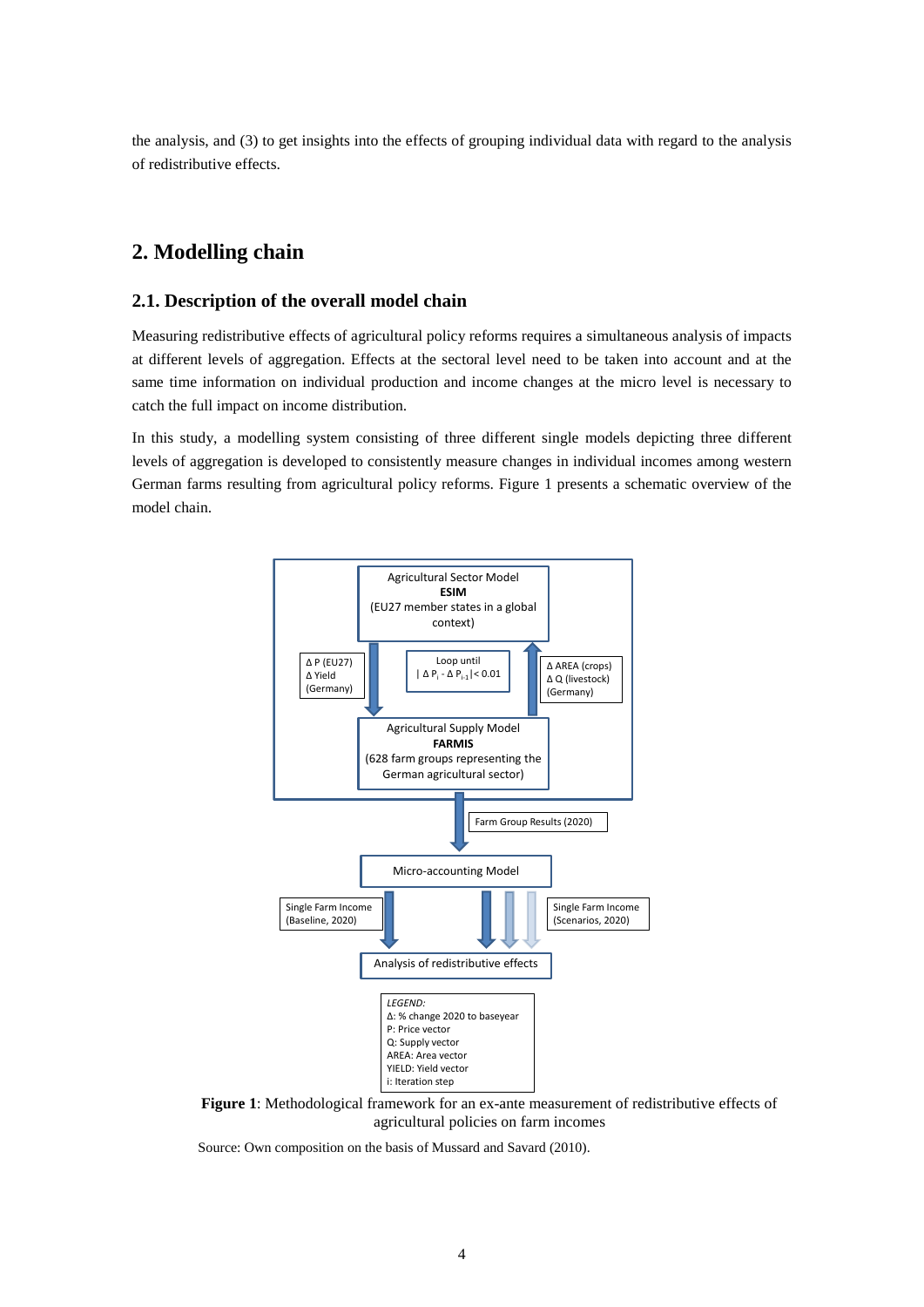The model with the highest level of aggregation is an agricultural sector model depicting European agricultural markets in detail and the agricultural sector of rest of the world in a more aggregate manner. It is a partial model in the sense that it explicitly models the agricultural sector and takes all other sectors as exogenously given. Thus, core macroeconomic variables such as inflation rates and GDP growth rates are exogenous to the model. At the meso-level, a model which depicts the supply side of the German agricultural sector in great detail is applied to measure impacts of agricultural policy changes on 628 heterogeneous farm groups. Both simulation models are two already pre-existing large scale models, the European Simulation Model (ESIM; Grethe, 2012) at the sectoral and the Farm Modelling Information System (FARMIS; Osterburg et al., 2001; Bertelsmeier, 2005; Offermann et al., 2005) at the farm group level. They both have been combined in previous studies to measure the impact of agricultural policy on income distribution, however, on the basis of farm groups rather than individual farm incomes (Deppermann et al., 2014). The models are coupled in an iterative way until they converge on exchanged variables in the analysis of a joint scenario (Deppermann et al., 2010).

After convergence between ESIM and FARMIS is achieved, farm group results are passed in a top-down manner to a newly developed micro model to assess individual farm incomes for the year 2020, the final year of the simulation period. The micro model is an accounting model in the sense of Bourguignon et al. (2008), i.e. without own behavioural component. It further disaggregates the results of the farm groups commonly calculated by ESIM and FARMIS. The micro model serves as an add-on to the FARMIS model, since it relies on its structure. It is based on the German farm accountancy data network (FADN).

With this modelling system, ex-ante evaluations of policy scenarios are conducted. Based on simulation results for the year 2020 income distribution indices are calculated. To evaluate the state of income inequality in the agricultural sector and the degree of progressivity of different reform packages, inequality indices of different policy scenarios are compared to a reference scenario.

### **2.2. From the sectoral to the meso-level: an iterative approach**

The modelling system covering the sectoral and the meso-level is described in more detail in Deppermann et al. (2010). The linkage of the two models allows us to quantify adjustment processes both at the sectoral level and at the farm group level for the German agricultural sector. Below, the two models and their interface are briefly presented.

ESIM (Grethe, 2012) is a comparative-static, net-trade, partial equilibrium model of the European agricultural sector. It depicts the EU-27 at the member state level with a strong focus on the CAP. In addition, ESIM also models the highly aggregated rest of the world. ESIM contains 31 regions and 47 products as well as a high degree of detail for EU policy including specific and ad valorem tariffs, tariff rate quotas, intervention and threshold prices, export subsidies, coupled and decoupled direct payments, production quotas, and set-aside regulations. All behavioural functions (except for sugar supply) in ESIM are isoelastic. ESIM has a very detailed depiction of the complex system of substitution of land among different products and the relationship between ruminant production and agricultural area. The price formation mechanism in ESIM assumes an EU point market for all products except for non-tradables, for which the price results from a domestic supply and demand market clearing equilibrium at the EU member state level.

FARMIS is a comparative-static process-analytical programming model for farm groups (Osterburg et al., 2001; Bertelsmeier, 2005; Offermann et al., 2005). Production is differentiated for 27 crop and 15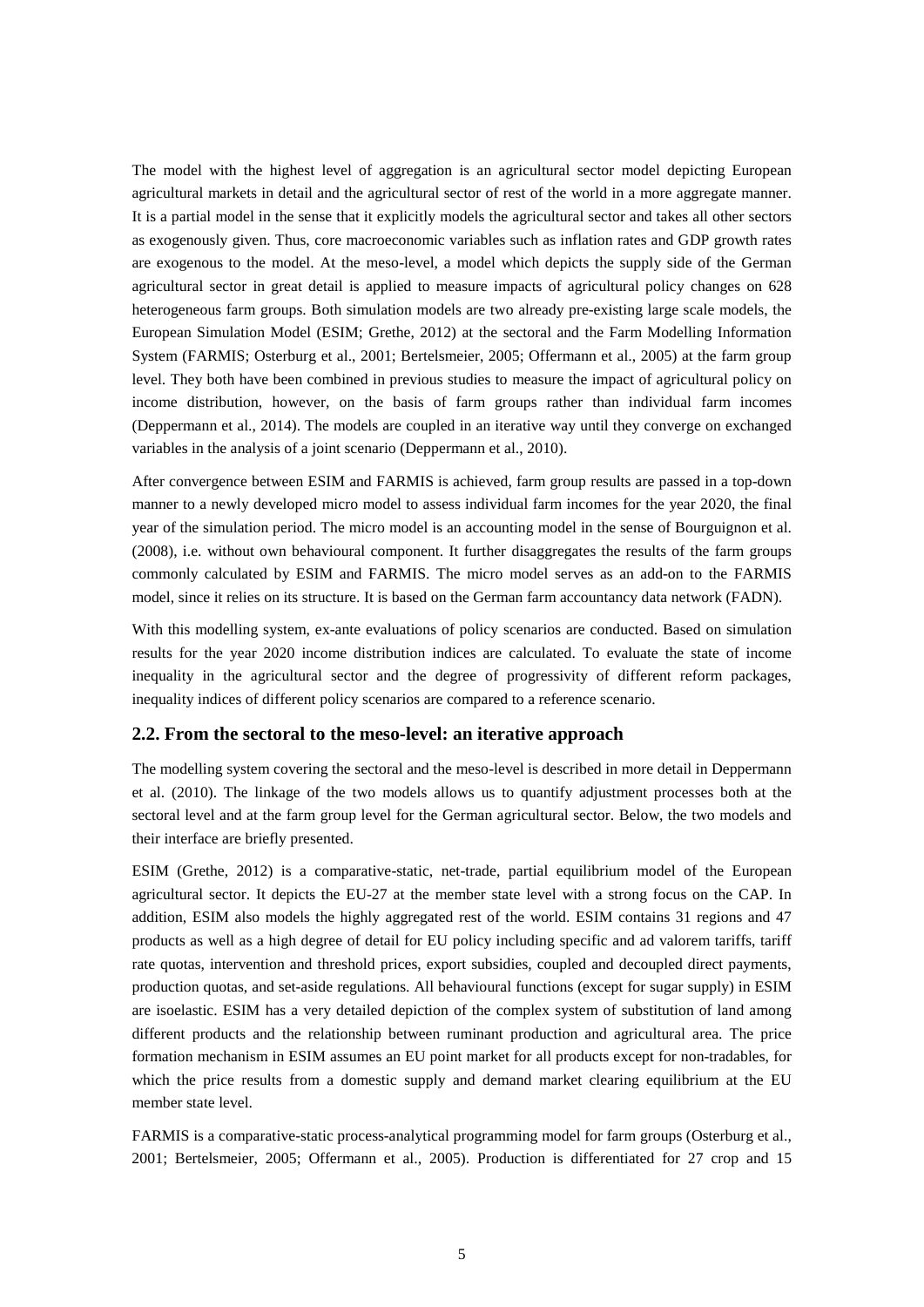livestock activities. The matrix restrictions cover the areas of feeding (energy and nutrient requirements, calibrated feed rations), intermediate use of young livestock, fertilizer use (organic and mineral), labour (seasonally differentiated), crop rotations and political instruments (e.g., set-aside and quotas). The model specification is based on information from the German farm accountancy data network, supplemented by data from farm management manuals. Data from three consecutive accounting years is averaged to reduce the influence of yearly variations common in agriculture (e.g., due to weather conditions) on model specification and income levels. Key characteristics of FARMIS are: 1) the use of aggregation factors that allow for representation of the sectors' production and income indicators; 2) input-output coefficients which are consistent with information from farm accounts; and 3) the use of a positive mathematical programming procedure to calibrate the model to the observed base year levels. Prices are generally exogenous and are provided by market models. An exception to this applies to specific agricultural production factors, such as the milk quota, land, and young livestock, where (simplified) markets are modelled endogenously, allowing the derivation of respective equilibrium prices under different policy scenarios. FARMIS uses farm groups rather than single farms not only to ensure the confidentiality of individual farm data, but also to increase manageability and the robustness of the model system when dealing with data errors that may exist in individual cases. Homogenous farm groups are generated by the aggregation of single farm data. For this study, farms were stratified by region, type, and size, resulting in 628 farm groups which represent the German agricultural sector, of which 467 are located in western Germany.

ESIM and FARMIS were linked through the exchange of solution variables (vectors of price and yield changes from ESIM to FARMIS and vectors of quantity changes from FARMIS to ESIM) until both models converged on these variables in the analysis of joint scenarios. Convergence is defined to be reached when the difference in price and area (supply for livestock) changes less than 1% between two iteration steps. Before this final and rather mechanical procedure was pursued, considerable preparatory work was undertaken. Policy parameters and assumptions as well as a wide range of further parameters exogenous to both models were harmonized, including inflation rates, technical progress and changes of factor costs. Consistent product interfaces were defined and for a first stand-alone baseline scenario, vectors of price and yield changes were created by ESIM and implemented (as exogenous variables) into FARMIS. Afterwards, a detailed comparison and analysis of the reaction of both models to the same vector of price changes and subsequent model modifications concerning the area allocation for crops as well as the supply of livestock products were conducted. Finally, the iteration process was carried out and thus in effect, the German supply component in ESIM was replaced by FARMIS.

The above described modelling system is calibrated to a base period (average of the years 2006-2008). The baseline (the reference scenario) and reform scenarios are conducted for the year 2020. Scenarios are evaluated in comparison to the baseline scenario and thus provide a comparative-static analysis of exogenous policy changes.

#### **2.3. From the meso to the micro-level: a top-down approach with micro accounting**

After ESIM and FARMIS converged in the first step of the modelling chain, detailed results regarding production patterns, factor demand and income sources for 628 farm groups are obtained representing the whole German agricultural sector. This information is further disaggregated by a microsimulation model which is integrated into the modelling system (Figure 1). In the following sections at first the choice of the methodology, the income variable under consideration, and the choice of the study area are explained before the model is introduced in detail.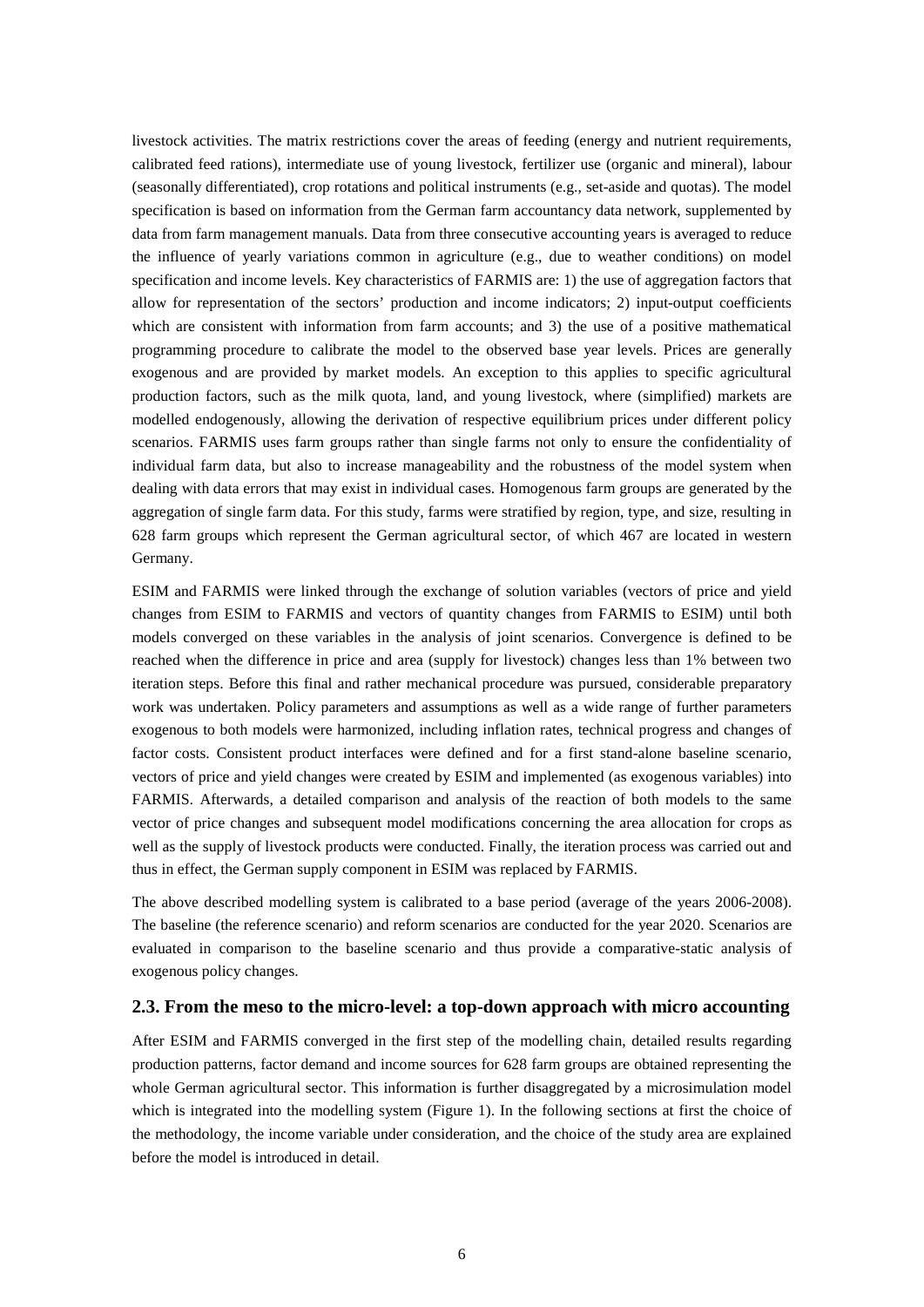FARMIS applies farm groups instead of individual farms due to better manageability and an increased robustness of the model. Especially potential data errors in individual cases could lead to high variations among the calculated input-output coefficients between farms and result in higher solution instability (Osterburg et al. 2001). Furthermore, the time needed to set up the model with an updated database (which would likely be longer with the implementation of individual farms) has to be taken into account. Aggregation however comes at a cost. Firstly, there is the possibility of aggregation bias, which occurs when the aggregated outcome of model solutions for individual farms differs from the model solution for the respective aggregated farm. For linear programming models, Day (1963) shows that exact aggregation can be obtained if aggregated farms exhibit technical, pecunious and institutional homogeneity. In practical applications, these requirements can hardly be fully met, but aggregation bias is usually reduced by clustering farms by criteria which are related to these requirements (like region, size, etc; Hazell and Norton, 1986). Secondly, the aggregation of farms can mask the heterogeneity of result indicators. For the measurement of inequality, which has not been a traditional field of analysis for the FARMIS model, the respective clustering criteria do not ensure homogeneity with respect to some of the variables important for the inequality analysis (e.g., information on ownership of used resources), and a certain part of inequality will be hidden inside the groups and thus not be observable.

For this study it was decided that the two large scale models at the top of the modelling chain shall be kept exercisable as stand-alone models. This has the advantage that updated versions of the single models can easily be implemented in the modelling chain. This rather practical choice relates to the institutional challenge of sustainable maintenance of linked model systems, which is a matter of sufficient financial and/or human resources (Offermann, 2008). Hence, to make use of synergy effects in model development it was decided to run the FARMIS model based on farm groups and develop an add-on model that allows a further disaggregation of the grouped results instead of directly running FARMIS with individual farms. The microsimulation model itself can easily be switched to an updated model database.

The indicator applied for the measurement of income inequality among farms in the German agricultural sector is family farm income (FFI). FFI provides information on the return to land, labour, and capital resources owned by the farm family, as well as the remuneration of entrepreneurial risk. Henceforth, the terms income and FFI will be used synonymously. Due to the dominance of corporate farms in eastern Germany all analyses presented in this study are restricted to 467 western German farm groups aggregated from 8034 individual farms, because no comparability between different farm structures could be ensured when using FFI as an indicator.

For the base period both individual and grouped data can be observed and thus, the information on inequality which is lost due to data grouping and working with average values instead of micro data can be calculated. For the current base data of the modelling system, a comparison of the relative Gini coefficient reveals some differences in inequality for the base period: the relative Gini coefficient of single farm income data is 0.55 and the relative Gini coefficient of farm group income data is 0.40.

The objective of the microsimulation model is the disaggregation of farm group results of the last year of the simulation period. Individual FFI data are generated by tracing back farm group results to the individual farms which were used for the generation of farm groups in the base year. The basic idea of the model is to calculate base year values of the shares each single production activity contributes to individual farm gross margin and resource requirements, and then adapt these proportionally according to respective farm group changes between the base year and 2020. This procedure is described in more detail in the following.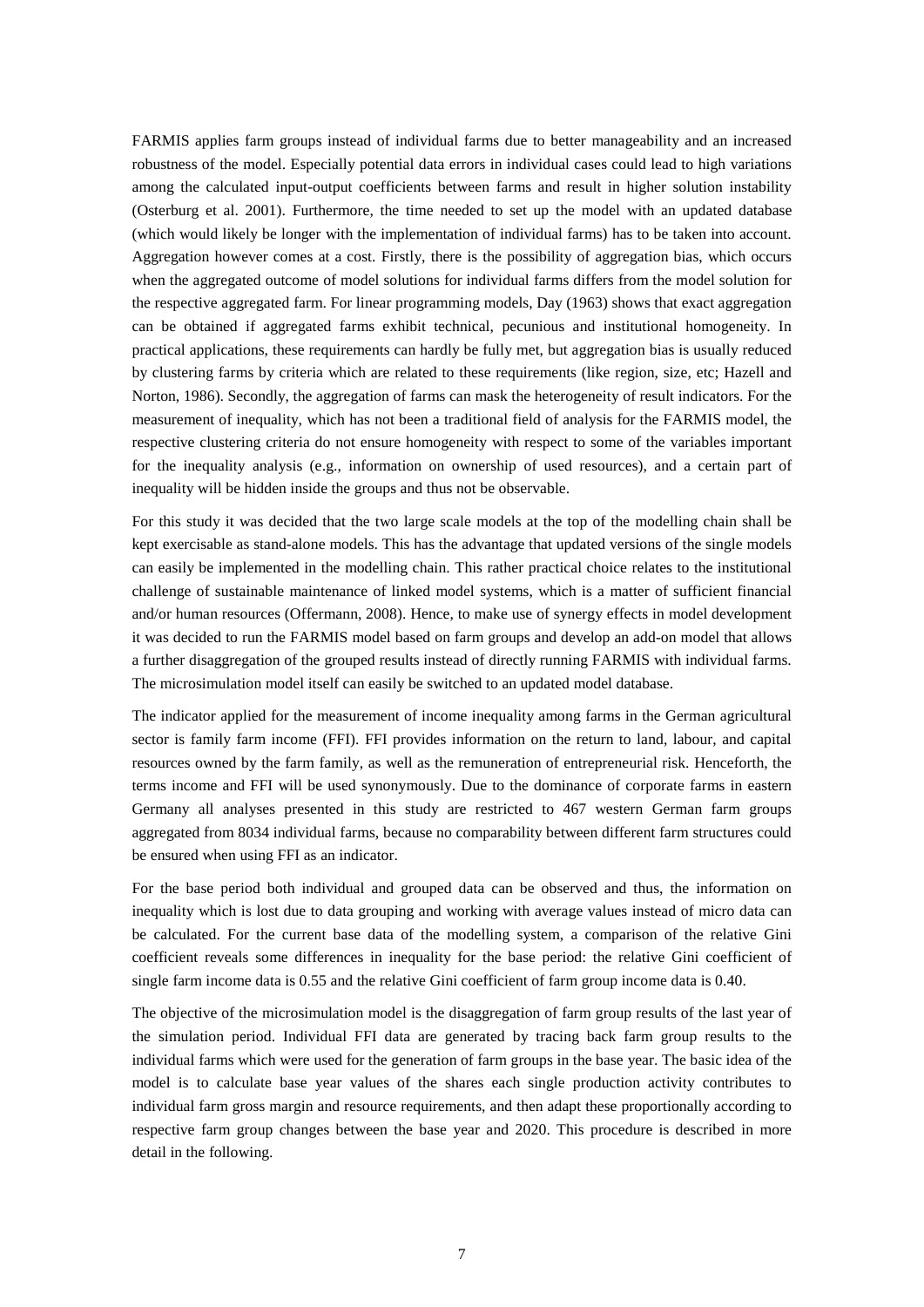Grouping individual FADN data for utilization in the FARMIS model implies the calculation of average production quantities, factor costs, gross margins and income values as well as the generation of aggregation factors to represent the respective proportion of the total population for each farm group in the base period. These values are subsequently applied in the FARMIS model to run simulations. Gross margins for single production activities refer to market revenues plus subsidies less attributable production costs for a specific activity and are not directly apparent in FADN data<sup>2</sup>. However, since this information is crucial for running simulations with FARMIS, several assumptions and additional calculations are made to generate activity specific gross margins, when defining the farm group programming models (for details see Offermann at al., 2005 and Osterburg et al., 2001).

Taking into account costs for resources not owned by the farm family, the income generated from considered agricultural activities is derived as:

$$
Income\_Agr_n^{Groups} = \sum_{i} p_{ni}^{Groups} \times q_{ni}^{Groups} - \sum_{j} c_{nj}^{Groups} \times r_{nj}^{Groups} \quad \forall n
$$
 (1)

with  $p_{ni}$  depicting the gross margins of commodity *i* for farm group *n*,  $q_{ni}$  the respective activity levels,  $c_{nj}$  factor prices of land and labour and  $r_{nj}$  the respective quantities of purchased factors. The index *Groups* is added to point out that the indicators refer to farm groups rather than individual farms. Since not all commodities, income sources and costs indicated in the German FADN are also allocated to activities and included in FARMIS (e.g., forestry and agri-tourism are not explicitly covered in the model), a part of the original FFI is not accounted for by the model and is assumed to remain fixed at base year values. This fixed income component is derived as the difference between observed FFI and calculated income from agriculture as:

$$
Income\_Fix_n^{Groups} = FFI_n^{Groups} - Income\_Agr_n^{Groups} \tag{2}
$$

In a next step, base year income from agriculture of individual farms is calculated. To this end farm individual activity levels from FADN data are combined with respective average gross margins which were calculated for FARMIS groups, thus reflecting the shares that single production activities contribute to the individual farm income. This is indicated in equation (3) by differentiation between individual farms (*indiv*) and the *Groups* individual farms *k* are assigned to. Furthermore, individual costs for hired labour and rented land are as well separately calculated by utilizing average group prices and individual input quantities. The latter depend on farm specific activity levels *q* and factor endowments *b*,

$$
Income\_Agr_k^{indiv} = \sum_i p_{ki}^{Groups} \times q_{ki}^{indiv} - \sum_j c_{kj}^{Groups} \times (A_{ij}^{Group}q_{ki}^{indiv} - b_{kj}^{indiv}) \quad \forall k
$$
 (3)

where  $A_{ij}$  is the matrix of resource requirements of the production activities.

Similar to the approach at group level, the part of income not covered by the model is derived as the difference between observed FFI and calculated income from agriculture as:

$$
Income\_Fix_k^{indiv}=FFI_k^{indiv}-Income\_Agr_k^{indiv}.
$$
\n(4)

By running the ESIM-FARMIS modelling chain, farm group results for the year 2020 are generated. The generated changes of activity levels between the base year and the year 2020 are applied to individual base year levels. That is, all individual farms covered by a specific farm group have the same percentage

<span id="page-7-0"></span> <sup>2</sup> For example, variable input costs are not directly attributed to production activities in the German FADN.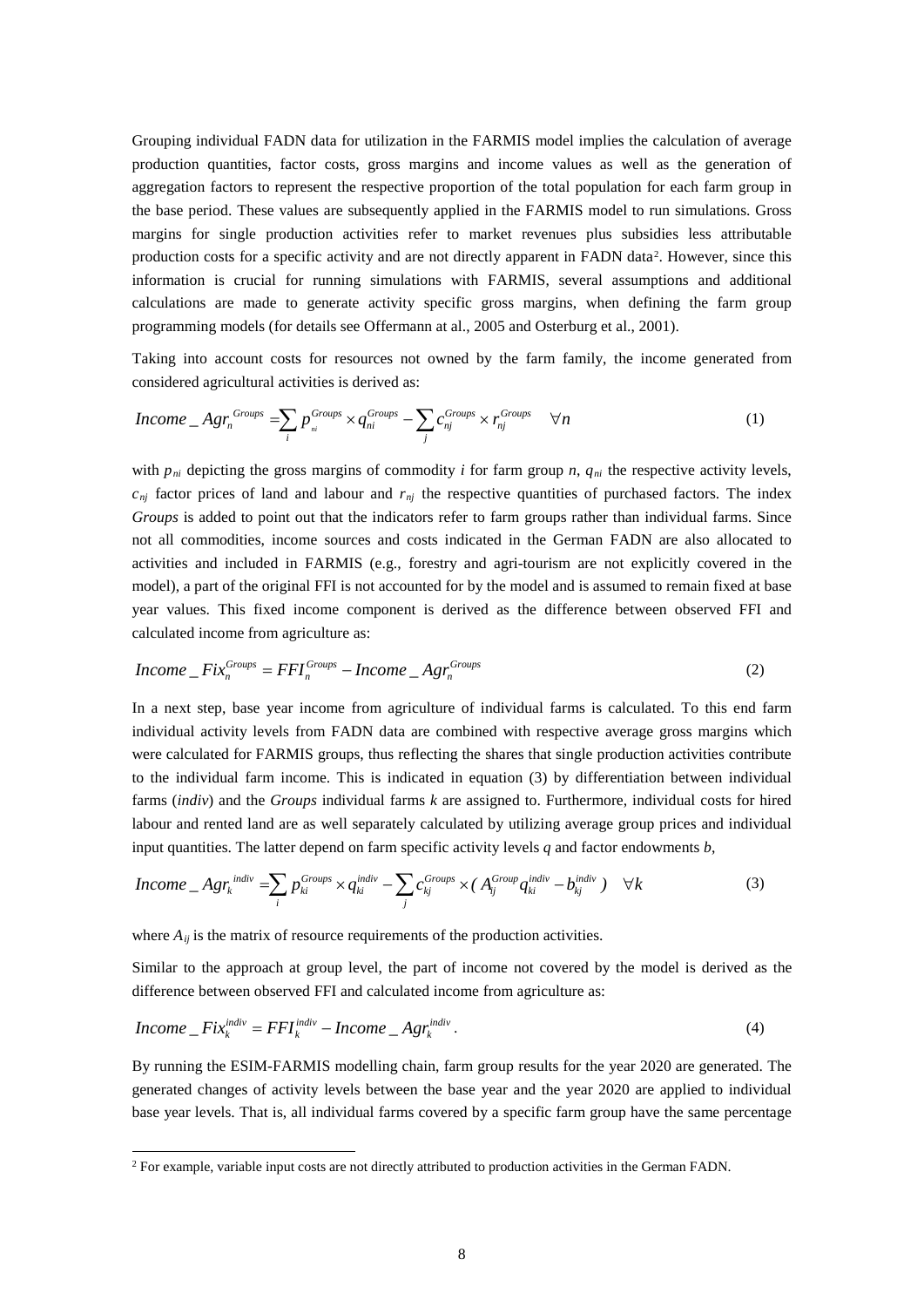changes in production. The quantity of rented land is calculated according to new farm specific crop activity levels less the farm owned share of land. Labour requirements are calculated regarding new production quantities, and hired labour costs are derived taking into account individual farm resources of family workers. Adjusted activity levels and resource requirements then are multiplied by respective gross margins and factor prices for the year 2020. This is depicted in equation (5) by differentiation between indicators referring to the base year (*base*) and to *2020*.

$$
FFI_k^{indiv,2020} = \sum_i p_{ki}^{Groups,2020} \times q_{ki}^{indiv,base} \times \frac{q_{ki}^{Groups,2020}}{q_{ki}^{Groups,base}} - \sum_j c_{kj}^{Groups,2020} \times (A_{ij}^{Groups} q_{ki}^{indiv,2020} - b_{kj}^{indiv})
$$
\n
$$
+ Income\_Fix_k^{indiv} \quad \forall k.
$$
\n
$$
(5)
$$

The fixed income component is then added to the income from agriculture.

The micro-model is of the micro accounting type in the sense of Bourguignon et al. (2008) since the model is static which means there is no behaviour depicted in the model itself. A similar approach for the generation of farm incomes at the micro level is used in the FES model (Woltjer et al., 2011) which applies exogenous price changes to static single farms.

Our approach still relies on the assumption that all farmers in one group react in the same proportional way when adapting their production patterns to new price incentives. However, heterogeneity among production patterns of farms in the same group is taken into consideration because different commodities might face different price changes. The application of 467 behavioural farm groups which, on average, aggregate just 17 farms also distinguishes the modelling chain from a similar methodology presented in Keeney and Beckman (2009), Keeney (2009), and Hertel et al. (2007), which, in a nutshell, maps quantities and prices resulting from only one regional household of a CGE model to a disaggregated farm household survey.

However, one caveat remains. The overall farm population of western Germany represented by the national FADN consist of 200,000 farms in the base year. This in turn means that 8,024 FADN farms still account for only a fraction of all farms and have to be weighted by an aggregation factor to represent their respective proportion of the overall population. Thus, an implicit assumption is that one single farm depicted in the modelling system (or in the FADN data) on average represents 25 farms of the overall population in the base year.

Summing up, the model accounts for heterogeneity of farms inside a group to allow for measuring changes in inside-group inequality. Results are disaggregated in a static, top-down manner, after the ESIM-FARMIS model chain is solved. In principle, the approach is comparable to other standard micro accounting approaches utilizing representative groups. However, this analysis refers to 467 representative farm groups from a behavioural model, which in comparison is an outstandingly high number.

#### **3. Measurement of redistributive effects**

For the evaluation of redistributive impacts a methodology is utilized which originally was developed for the analysis of traditional redistributive policies such as tax policies (Kakwani, 1986) and has been applied for the assessment of redistributive effects of agricultural policy in several studies (e.g. Allanson, 2006, 2008, Deppermann et al., 2014). Following Kakwani's (1986) methodology, the overall effect of redistribution of agricultural policy reforms *R* can be measured as the difference between the relative Gini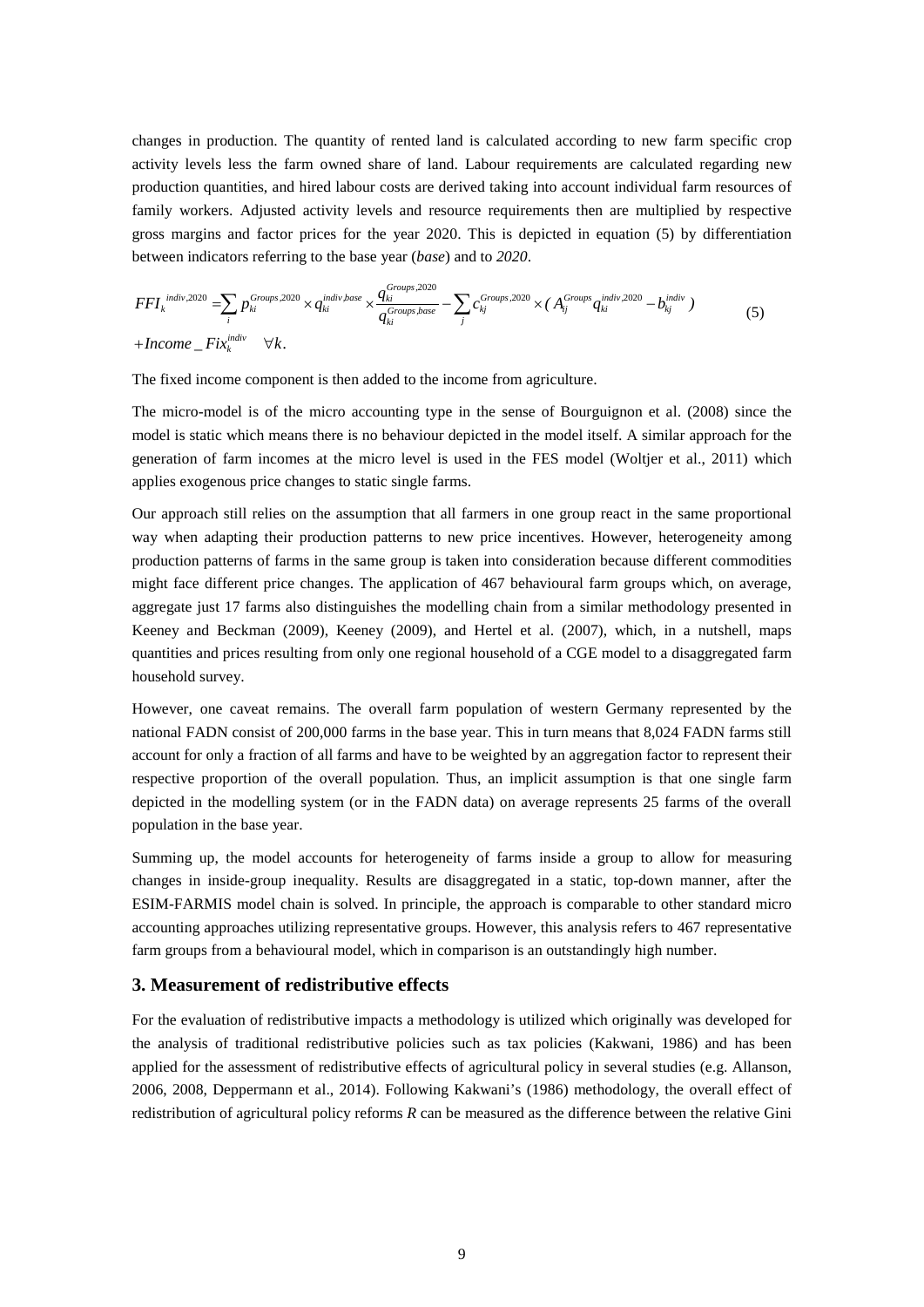index<sup>[3](#page-9-0)</sup> of the baseline scenario in 2020 ( $G_x$ ) and the relative Gini index of the liberalisation scenario in 2020  $(G<sub>y</sub>)$  and can be split up into a vertical component *V* and a re-ranking component *H*:

$$
R = G_x - G_y = (G_x - C_y) + (C_y - G_y) = V + H.
$$
\n(6)

The index of vertical redistribution *V* equals the difference between the relative Gini index of the baseline situation and the relative concentration index of the liberalisation scenario  $C_y$ . The latter measures relative inequality among individual incomes after liberalisation while keeping constant the ranks which individuals had in the income parade of the baseline scenario.[4](#page-9-1) Thus, if all farms keep their baseline ranks after liberalisation  $C_y$  and  $G_y$  will coincide. The vertical component is determined by the state of progressivity of burden *P* and the share of average burden in average baseline income *s* and can also be expressed as  $V = G_x - C_y = P(s/(1-s))$ . Progressivity is measured by the Kakwani (1977) measure of progressivity  $P = C_B - G_x$ , with  $C_B$  being the concentration index of burden which depicts the distribution of the burden ranked by baseline income. Thus, *P* indicates to which extent a burden (i.e. income losses due to liberalisation) is distributed more unequally or equally than income in the baseline scenario (Aronson et al., 1994).

However, when farms change their ranks due to liberalisation the new state of inequality will be overestimated if only vertical effects are taken into consideration (Lambert, 2001). The vertical index treats high-income farms as high-income farms and low-income farms as low-income farms, even though they might have changed ranks due to liberalisation, i.e. farms with former high ranks in the income parade hold low ranks after liberalisation and vice versa. These re-ranking effects are identified by the index *H*, which is also known as the Atkinson-Plotnik-index of re-ranking (Atkinson, 1980; Plotnick, 1981).

So far, the measurement of redistributive effects was discussed with regard to relative inequality. Relative inequality indices are scale invariant, i.e. proportional changes in all incomes do not affect the degree of inequality. To additionally reflect another normative view of inequality equivalence, the analysis also is conducted based on absolute Gini and concentration indices which are invariant to equal absolute changes in all incomes. Absolute Gini and concentration indices can be obtained by multiplication of the relative indices by average sample incomes. In absolute terms the overall effect of redistribution can be decomposed in a similar way like the relative index above (Allanson, 2008):

$$
AR = AG_x - AG_y = \mu_x G_x - \mu_y G_y = (\mu_x G_x - \mu_y C_y) + (\mu_y C_y - \mu_y G_y) = AV + AH
$$
\n(7)

where A indicates the absolute versions of the respective indices and  $\mu_x$  and  $\mu_y$  represent the average income of the baseline and the scenario results, respectively. Since an equal absolute burden would be assessed as distribution neutral it is the benchmark for the measurement of progressivity in absolute terms. Thus, the (relative) concentration index of burden  $(C_B)$  indicates whether a burden is progressively or regressively distributed since it is negative (positive) when small incomes have to bear a greater (smaller) part of the burden than higher incomes.

<span id="page-9-0"></span> $3$  The relative Gini index (G) can (in discrete form) be specified as:  $-1$   $j=1$ 1 2 *n n*  $G = \left(\frac{1}{2n^2} \sum_{i=1}^n \sum_{j=1}^n \left|y_i - y_j\right|\right) / \mu$  with  $y_i$  representing the income of individual  $i$  ( $i = 1, 2, 3, \ldots, n$ ) and  $\mu$  average income (e.g. Pyatt, 1976).

-

<span id="page-9-1"></span><sup>4</sup> The corresponding Lorenz curve of a Gini index plots cumulative shares of one variable against cumulative shares of units of observation which are ranked in ascending order with regard to the same variable. Respectively, the corresponding concentration curve of a concentration index plots cumulative shares of one variable against cumulative shares of units of observation which are ranked according to another variable (Lambert, 2001).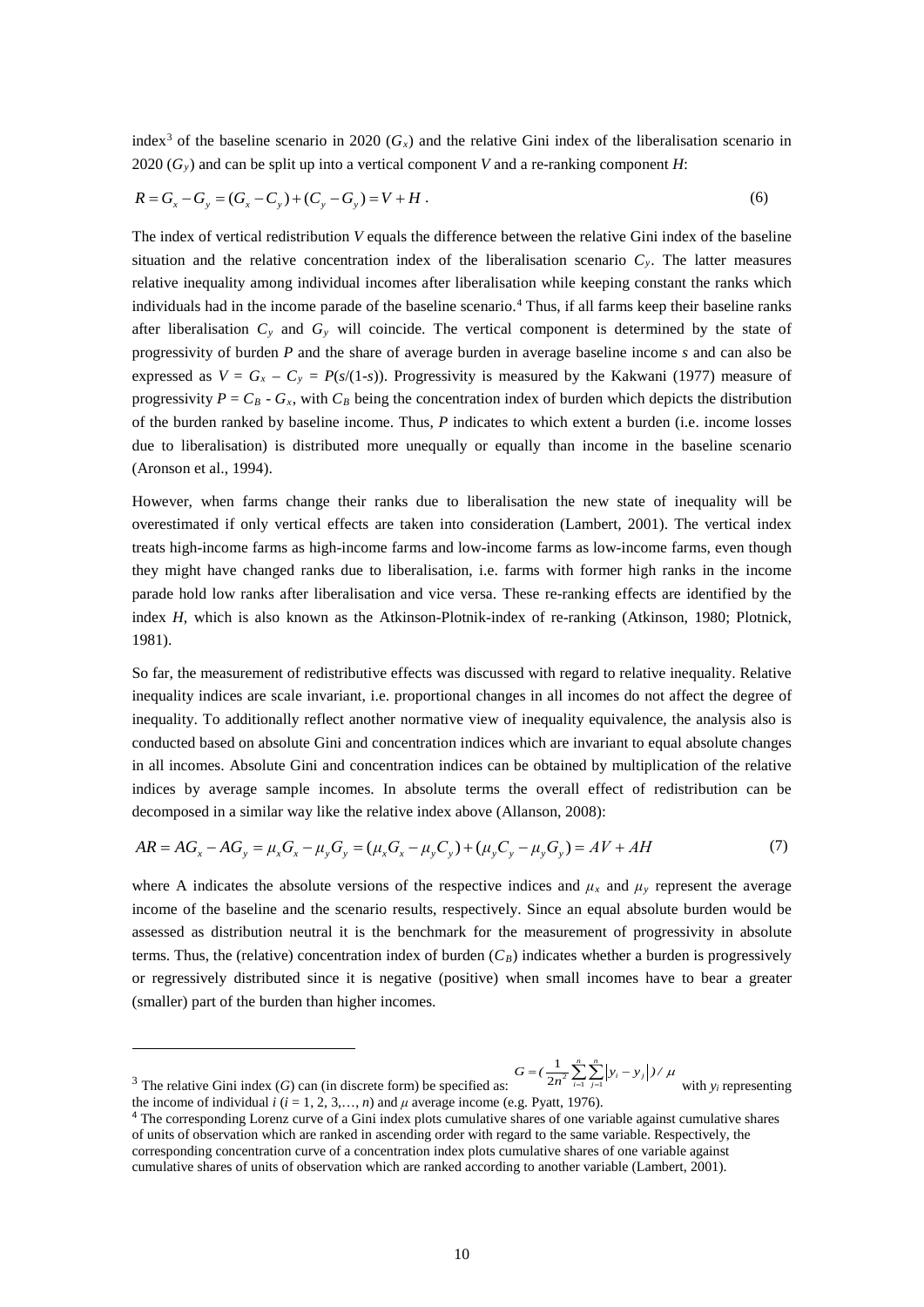The absolute and relative analyses may lead to oppositional results. For the same scenario a burden may be assessed as progressive in absolute terms (indicated by a positive  $C_B$ ) but as regressive in relative terms (indicated by a negative *P* if  $C_B < G_x$ ) due to different benchmarks of distributional neutrality (Allanson and Petrie, 2012).

Liberalising the agricultural sector has clear negative impacts on average farm income in the presented scenarios with considerable shares of the sample having negative incomes after liberalisation. The appearance of negative incomes in general is unproblematic for the absolute Gini. However, even though the relative Gini coefficient is well defined for negative incomes as well (Amiel et al, 1996; Cowell, 2009), some difficulties may arise in interpretation of its results, e.g. it is argued that inequality may be overestimated in such a case (Chen et al, 1982). Recalling that average distances among individual incomes appear in the numerator of the relative Gini and mean income in the denominator (footnote 3, it becomes clear that the relative Gini increases exponentially with decreasing mean income, assuming that absolute distances between income units do not change. This is true also when negative incomes are excluded. However, the appearance of negative incomes makes this effect more pronounced because it increases the spread between numerator and denominator without having a 'natural bound': absolute average distances can be kept constant and at the same time mean income can become close to zero<sup>[5](#page-10-0)</sup>. Therefore, the relative Gini is no longer bound to the maximum value of one. Vice versa, with the allowance for negative incomes absolute average distances can increase without a 'natural bound' while keeping mean income constant. If this happens with an already comparatively low mean income, changes in absolute distances may seem disproportionally strong in relative terms.

### **4. Scenarios**

With the above described modelling system, scenarios are conducted for the year 2020 with the model base period being an average of the years 2006-2008. Three different liberalisation scenarios are compared with a reference scenario (the baseline) regarding their income distribution. In the baseline, the 2003 Reform and the Health Check of the CAP are fully implemented except for the abolishment of milk quotas. Milk quotas are assumed to increase until 2015 according to the Agenda 2000 decision, including the additional 2% quota increase in 2008 and the fat adjustment in 2009/10. It is assumed that a (first generation) biofuel share of 8% in total EU transport fuel consumption will be reached by 2020. Furthermore, the sugar market reform decided upon in 2005 is implemented and set-aside obligations are removed in 2008. The baseline adopts constant levels of tariffs, export subsidies, tariff rate quotas (except for sugar), and the current system of intervention prices. For the international environment, ESIM is calibrated to FAPRI world market price projections (FAPRI, 2011) and no changes in external trade policies of the EU are assumed until 2020.

To account for the effects of liberalising agricultural policy on income in the agricultural sector, the baseline results in 2020 are compared with results of other scenarios in 2020. The single scenario results reflect impacts of different, exogenously defined policy changes on the income distribution compared to the baseline scenario. The strongest liberalisation scenario assumes a full market liberalisation of EU agricultural policies (i.e., the abolishment of all intervention prices, tariffs, quotas, subsidies, and direct payments). Therefore, in 2020 the EU price level equals the world market price for tradable products. In another scenario isolated effects of a separate abolishment of direct payments (DP) are analysed

<span id="page-10-0"></span> <sup>5</sup> Of course mean income can become negative as well, which would result in a negative value for the relative Gini. However, we abstract from this possibility here since the discussion of negative Ginis is beyond the scope of this paper and not relevant in the empirical analysis.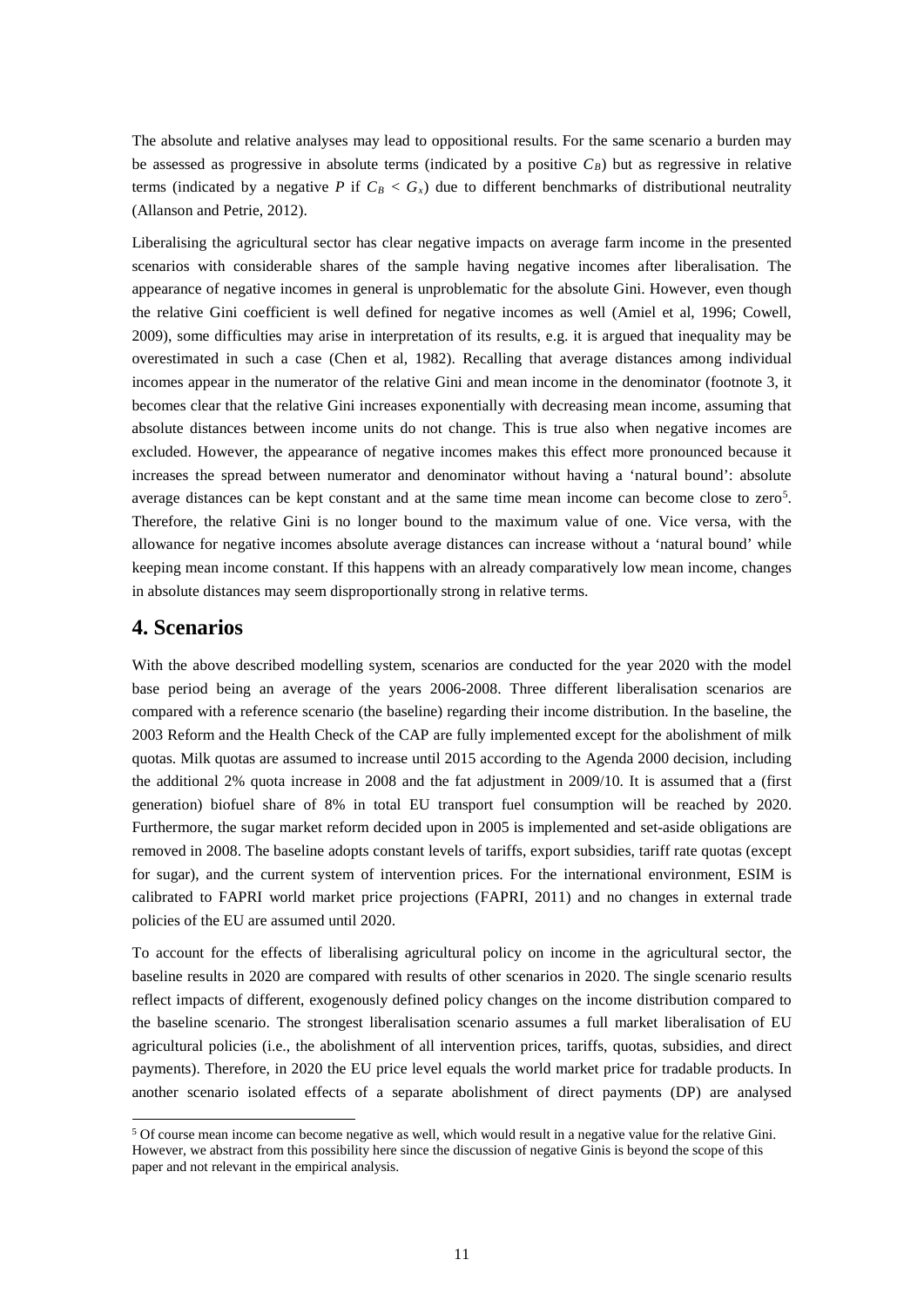(henceforth, No\_DP scenario) and in another scenario all price policies are abolished (henceforth, No\_Pricepol scenario), but direct payments are still paid to farmers to single out the effects of different policy instruments.

### **5. Results**

In this chapter distributional effects of different scenarios are presented. Results are calculated based on 8034 individual farm data on the one hand and on 467 FARMIS groups on the other hand to evaluate the aggregation error which appears when distributional impacts are accounted for by the application of grouped data.

General inequality effects will at first be discussed on the basis of individual data, followed by comparison to results based on grouped data and discussion of emerging differences.

In the No\_DP scenario income is reduced by 8,953€ on average, which accounts for 19.7% of income in the baseline scenario (Table 1)<sup>[6](#page-11-0)</sup>. This comparatively moderate effect<sup>[7](#page-11-1)</sup> partly is due to the high rate of capitalisation of DPs in land prices assumed in FARMIS and the high share of rented land in western Germany (6[8](#page-11-2)%, on average, in the baseline scenario in  $2020^8$ ).

In absolute terms the DP cut leads to a slightly more equal situation. Little re-ranking effects occur and the overall redistributive effect also is small, which is due to the moderate average support reduction and due to a comparatively low level of progressivity of income losses. Yet, the  $C_B$  measure indicates that support reduction is progressively distributed which means that higher incomes bear a higher burden of an abolishment of DPs than smaller incomes do. In tendency, absolute losses increase with the income levels. The relative analysis reveals an opposite inequality effect: Inequality in relative terms increases after the abolishment of DPs and the negative index of progressivity *P* indicates a regressive distribution of losses. This means that relative to baseline results, lower income farms tend to lose larger shares of their incomes than farms with higher incomes.

In the No\_Pricepol scenario (Table 1, Section III) income cuts are more pronounced compared to the No\_DP scenario. On the one hand, losses in the No\_DP scenario are low because of the capitalisation effects in the land market and on the other hand, losses are high in the No\_Pricepol scenario, mostly due to the abolishment of high tariffs and export subsidies in the livestock sector. Furthermore, the milk and sugar markets are heavily affected due to the removal of quota restrictions and relatively high border protection. Thus, income on average is reduced by 48% when price policies are abolished. However, such results should be interpreted against the background that with this strong reduction in average income, significant structural change such as an increase in farm size and farmers leaving the sector can be expected which is not depicted in current model specifications.

<span id="page-11-0"></span> $6$  Results presented in this paper slightly differ from those presented in Deppermann et al. (2014) for the analysis based on grouped data due to some minor changes undertaken in the modeling system. However, variations are very small and do not affect any conclusion drawn from the analysis.

<span id="page-11-2"></span><span id="page-11-1"></span><sup>&</sup>lt;sup>7</sup> Average losses of DPs account for  $18,331 \in$ .

<sup>&</sup>lt;sup>8</sup> It shall be noted that in the FADN very small farms with less than 16 European Size Units are excluded for the years of our model base period. Thus, the share of rented land in the farms covered by the models is a bit higher than for all farms, since very small farms usually operate with a higher share of own land.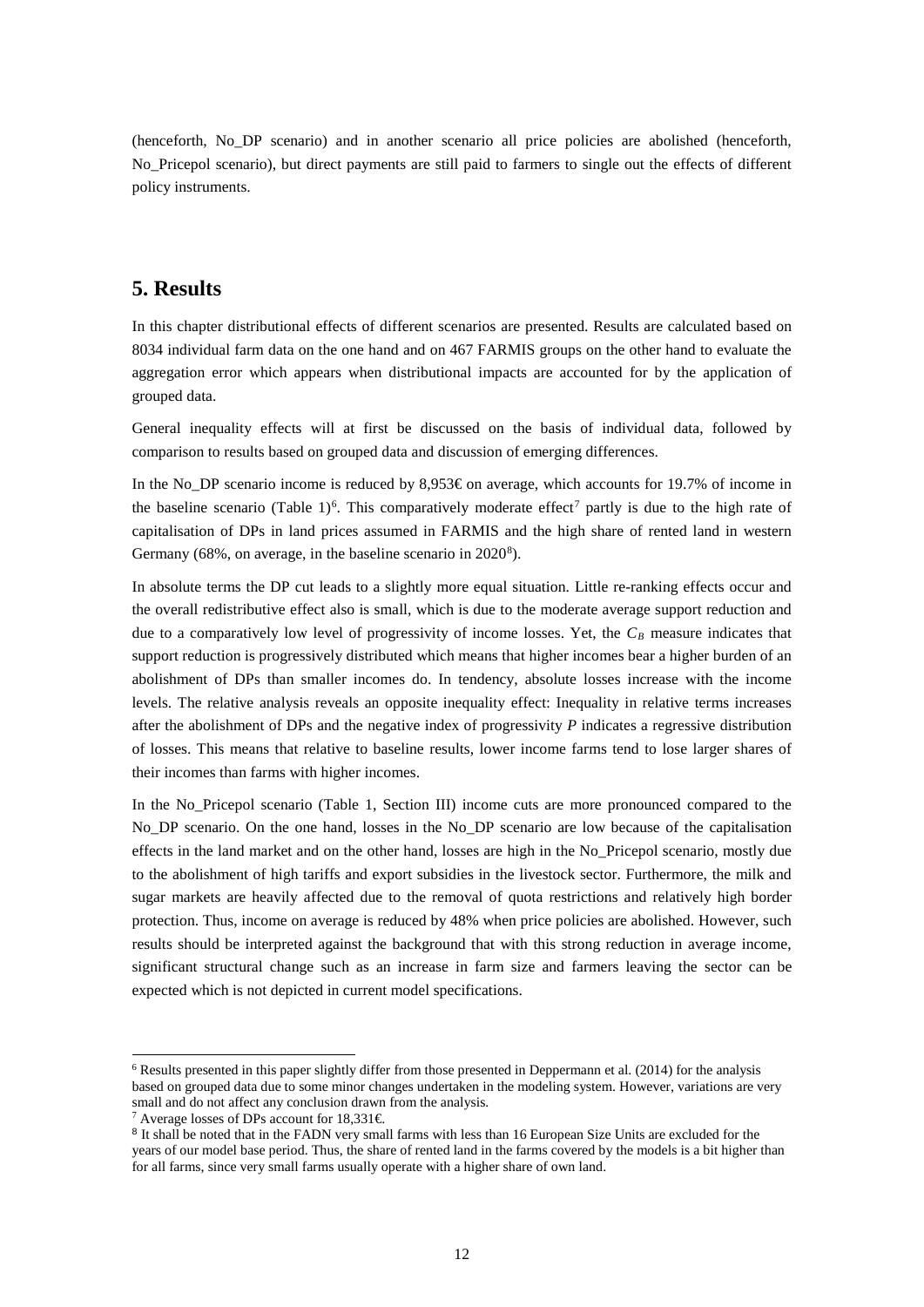In absolute terms, the No\_Pricepol scenario clearly leads to a positive overall effect of redistribution. Similar to the No\_DP scenario, higher income farms tend to bear higher absolute losses than lower income farms. The higher  $C_B$  index indicates that the distribution of losses is even more unfavourable for higher income farms than in the No\_DP scenario. In relative terms, income inequality increases compared to baseline values. However, almost half of the overall effect originates from re-ranking effects. The index of progressivity is clearly negative, which indicates that lower income farms bear a larger share of the overall burden than their share in baseline income.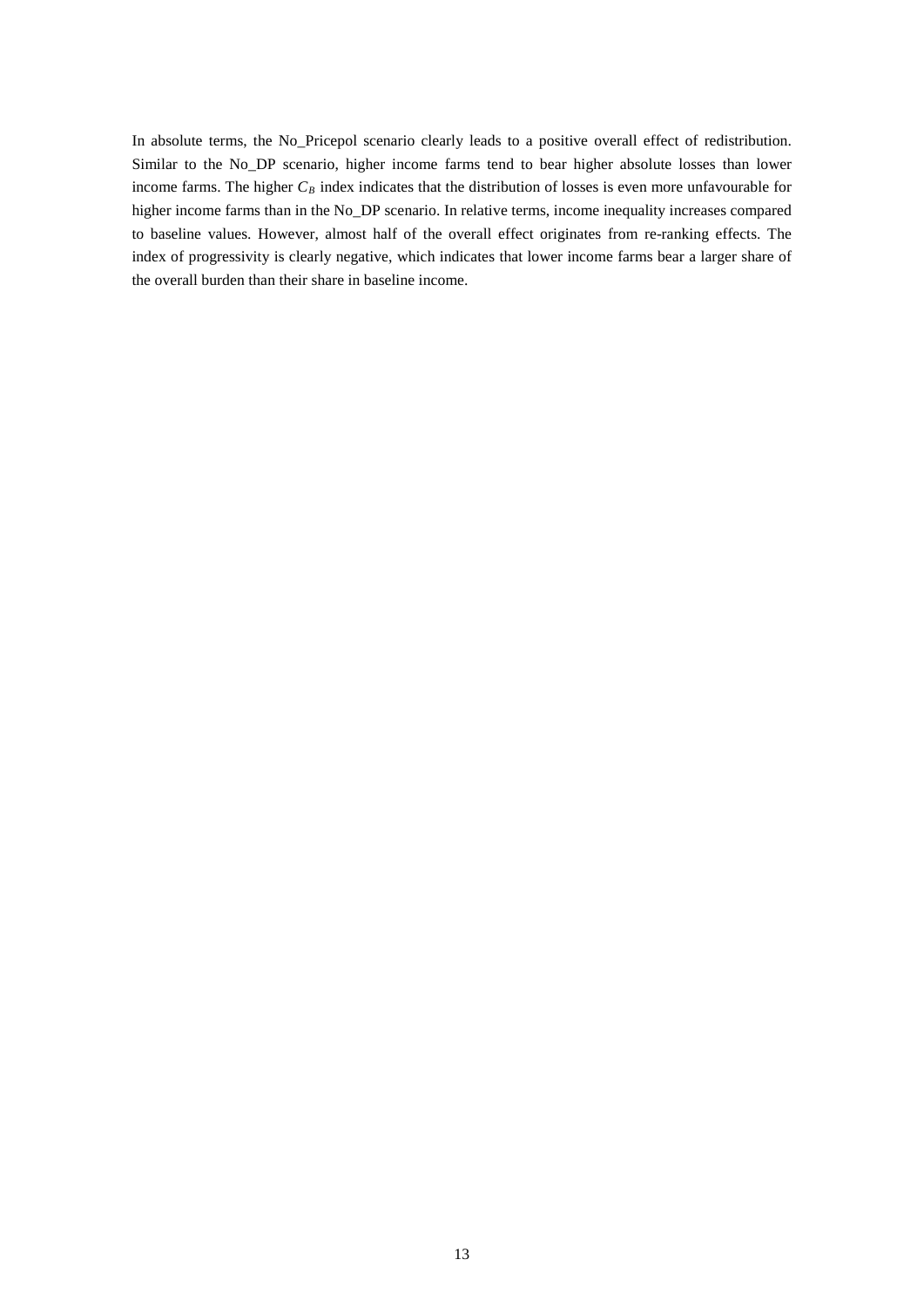**Table 1**: Decomposition of changes in income inequality (individual data vs. grouped data)

|                                                                    |                | <b>Relative analysis</b> |                     | <b>Absolute analysis</b> |                     |
|--------------------------------------------------------------------|----------------|--------------------------|---------------------|--------------------------|---------------------|
|                                                                    |                | <b>Individual data</b>   | <b>Grouped Data</b> | <b>Individual data</b>   | <b>Grouped Data</b> |
| <b>Baseline Results</b><br>$\bf{D}$                                |                |                          |                     |                          |                     |
| Average income (in $\bigoplus$                                     |                | 45,424                   |                     |                          |                     |
| Gini index of income                                               | (A)            | 0.560                    | 0.422               | 25,443                   | 19,164              |
|                                                                    | $G_{x}$        |                          |                     |                          |                     |
| No_DP scenario<br>$\mathbf{II}$                                    |                |                          |                     |                          |                     |
| Average income (in $\Theta$ )                                      |                | 36,470<br>8,953          |                     |                          |                     |
| Average support reduction (in $\bigoplus$                          |                |                          |                     |                          |                     |
| Average rate of reduced support<br>(support reduction/base income) | S              | 0.197                    |                     |                          |                     |
| Gini index                                                         | (A)            |                          |                     |                          |                     |
|                                                                    | $G_v$          | 0.662                    | 0.487               | 24,155                   | 17,775              |
| Concentration index                                                | $(A) C_y$      | 0.649                    | 0.480               | 23,662                   | 17,496              |
| Total redistributive effect                                        | $(A)$ R        | $-0.102$                 | $-0.065$            | 1,288                    | 1,389               |
| Index of re-ranking                                                | $(A)$ H        | $-0.014$                 | $-0.008$            | $-493$                   | $-279$              |
| Index of vertical equity                                           | (A) V          | $-0.089$                 | $-0.058$            | 1,781                    | 1,668               |
| Index of progressivity of support<br>reduction                     | $P$ ; $C_B$    | $-0.361$                 | $-0.236$            | 0.199                    | 0.186               |
|                                                                    |                |                          |                     |                          |                     |
| III) No_Pricepol scenario                                          |                |                          |                     |                          |                     |
| Average income (in $\bigoplus$                                     |                | 23,823                   |                     |                          |                     |
| Average support reduction (in $\oplus$                             |                | 21,601                   |                     |                          |                     |
| Average rate of reduced support<br>(support reduction/base income) | S              | 0.476                    |                     |                          |                     |
| Gini index                                                         | (A)<br>$G_v$   | 0.782                    | 0.498               | 18,632                   | 11,857              |
| Concentration index                                                | $(A) C_y$      | 0.683                    | 0.434               | 16,265                   | 10,349              |
| Total redistributive effect                                        | $(A)$ R        | $-0.222$                 | $-0.076$            | 6,811                    | 7,308               |
| Index of re-ranking                                                | $(A)$ H        | $-0.099$                 | $-0.063$            | $-2,367$                 | $-1,508$            |
| Index of vertical equity                                           | (A) V          | $-0.123$                 | $-0.013$            | 9,178                    | 8,815               |
| Index of progressivity of support                                  | $P$ ; $C_B$    | $-0.135$                 | $-0.014$            | 0.425                    | 0.408               |
| reduction                                                          |                |                          |                     |                          |                     |
| IV) Full Lib scenario                                              |                |                          |                     |                          |                     |
| Average income (in $\oplus$                                        |                | 14,046                   |                     |                          |                     |
| Average support reduction (in $\oplus$                             |                | 31,378                   |                     |                          |                     |
| Average rate of reduced support<br>(support reduction/base income) | S              | 0.691                    |                     |                          |                     |
| Gini index                                                         | (A)<br>$G_{y}$ | 1.256                    | 0.739               | 17,642                   | 10,377              |
| Concentration index                                                | $(A) C_y$      | 1.005                    | 0.582               | 14,111                   | 8,179               |
| Total redistributive effect                                        | $(A)$ R        | $-0.696$                 | $-0.317$            | 7,801                    | 8,787               |
| Index of re-ranking                                                | $(A)$ H        | $-0.251$                 | $-0.156$            | $-3,531$                 | $-2,198$            |
| Index of vertical equity                                           | (A) V          | $-0.445$                 | $-0.160$            | 11,331                   | 10,985              |
| Index of progressivity of support<br>reduction                     | $P$ ; $C_B$    | $-0.199$                 | $-0.072$            | 0.361                    | 0.350               |

Source: Own calculations.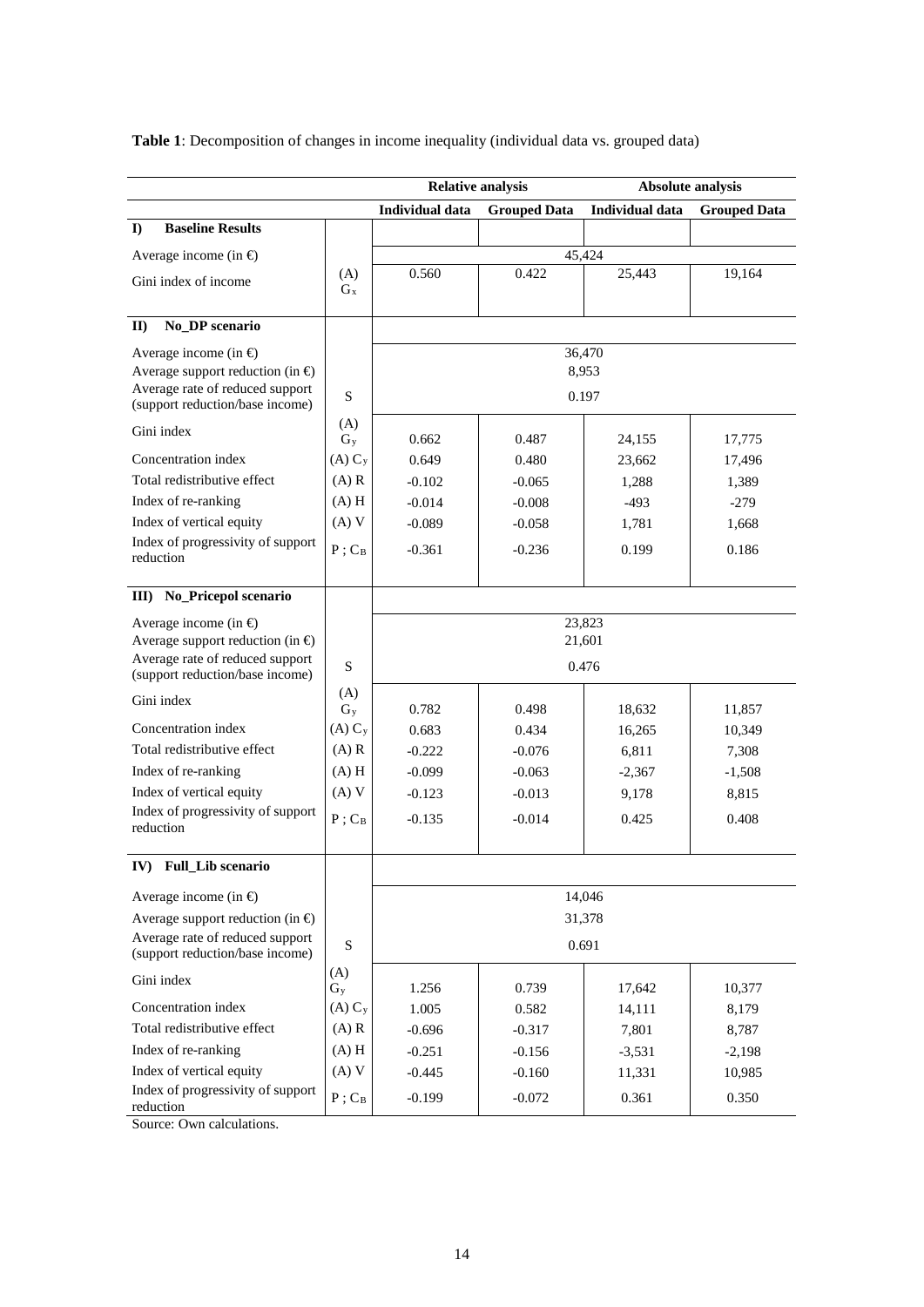The Full\_Lib scenario represents a combination of the No\_DP and No\_Pricepol scenarios. Since effects go into the same direction in both single scenarios, redistributive effects are more pronounced in the Full Lib scenario and the state of progressivity is intermediate. The more than proportionally strong reaction of *R* in the relative analysis partly goes back to a high share of negative incomes in the income distribution.

Comparing the analysis which is based on individual data and the one which is based on FARMIS groups it can be observed that single indicators clearly differ in terms of magnitude (Table 1). However, the direction of inequality effects and the evaluation of policy reforms are similar.

It is intuitive that both, absolute and relative Gini indices are larger when calculated on the basis of individual data since within-group inequality is additionally included in the analysis. For baseline results between-groups inequality accounts for 75% of total inequality measured on individual basis while for the Full\_Lib scenario between-groups inequality only covers 59% of total inequality.

As the farm groups are not organized according to FFI, but according to farm type, region, and size the ranking of incomes in the individual approach is different from ranking individuals due to the average incomes of their groups, which is implicitly the ranking in the grouped data approach. After the disaggregation of grouped results, some farms with low or high incomes formerly belonging to middle class income groups therefore move to the fringe of the overall distribution while contrarily high (low) income farms of low (high) income groups surge to the middle of the distribution. As a result of this reranking, average income in the baseline is 3% lower in the lowest decile group and 7% higher in the top decile group when individual rankings are considered.

In each scenario the overall redistributive effect is more unequalizing in case of the relative Gini and less equalizing in absolute terms when calculated on the basis of individual data. The vertical effect in absolute terms is more equalizing for all scenarios. This reflects the higher degree of progressivity  $(C_B)$ which appears because in the disaggregated version farms in the top decile have a higher income, on average, compared to the grouped data approach and tend to lose higher absolute amounts of income due to liberalisation. But then more equalizing vertical effects in the disaggregated approach are overcompensated by also higher re-ranking effects. In relative terms both, *V* and *H* are more negative in all scenarios.

However, redistributive effects differ only slightly in the absolute analysis. Especially the  $C_B$  indices, which also determine the absolute vertical effects, are close between the approaches. For the relative analysis differences are higher between the two approaches. This is comprehensible given the similar degree of distribution of absolute losses after disaggregation because for the calculation of relative progressivity it is compared with the higher degree of inequality in baseline incomes ( $P = C_B - G_x$ ). Concluding, after the disaggregation of groups inequality increases and individual farms change their ranks to a certain extent compared to the implicit ranking of the grouped data approach. However, the distribution of absolute income losses with respect to baseline rankings  $(C_B)$  is already well anticipated, on average, by the grouped data approach. This in turn leads to more regressive income changes in relative terms when individual data are applied mainly because the benchmark (the initial degree of inequality  $G_x$ ) has changed.

The most remarkable difference occurs among the relative index of progressivity in the No\_Pricepol scenario. It is remarkable not because of the scope of the difference but because of the qualitative interpretation. The analysis of between-groups inequality suggests an almost neutral distribution of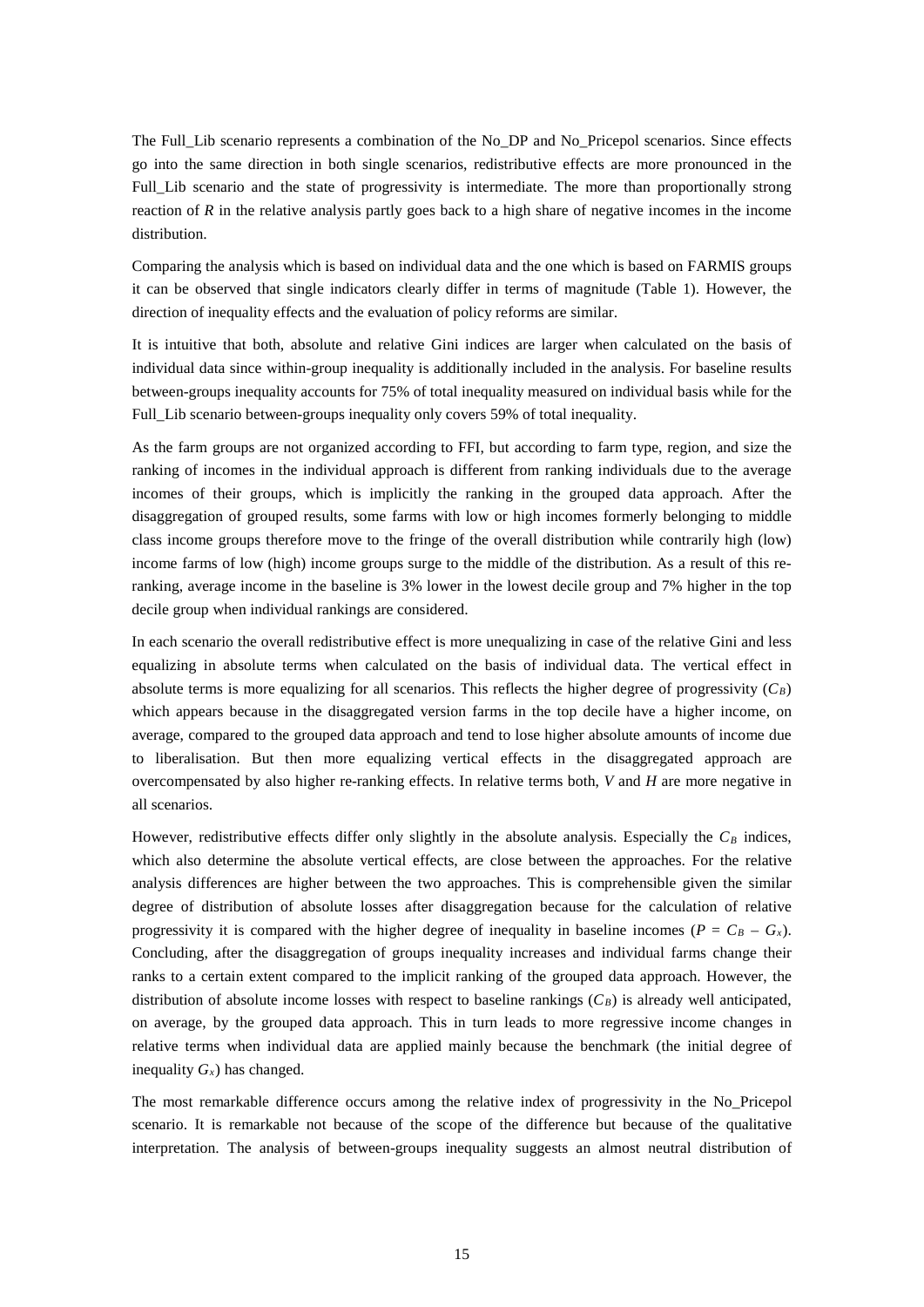income reductions in relative terms. Contrarily, the analysis of individual data shows a clear negative index which implies regressively distributed income losses.

However, large differences in the relative analysis, especially between the overall redistributive effects, should be interpreted with caution due to a high share of negative incomes in the analysis (26% of groups in Full\_Lib have negative income and 36% of individuals in the same scenario; for the baseline the ratio is 5% to 13%). Even though the relative Gini is well defined in such cases, the difference between the relative Gini index of the baseline and the relative Gini of the scenarios (i.e. *R*) may suggest a strong disparity between the approaches which might as such not appear without the appearance of negative incomes since the relative Gini reacts more sensitive to the same changes in absolute distances (i.e. the numerator of the relative Gini) with lower mean incomes.

In Figure 2 relative Lorenz curves are presented for individual data of the baseline and all scenarios to illustrate the impact of negative values and at the same time demonstrate that the Gini based inequality analysis in Table 1 ranks distributions appropriately.



**Figure 2**: Relative Lorenz curves for baseline and all scenarios

Source: Own calculations.

In comparison, two other studies conducting a similar approach to account for the impacts of grouping denote much stronger impacts on the qualitative results. Bourguignon et al. (2005) combine a standard multisector CGE model with a behavioural micro-simulation model to account for changes in real income under different real devaluation scenarios for Indonesia. They contrast resulting inequality changes based on ten groups with constant within-group inequality with results based on disaggregated incomes of 9,800 individual households. Their results indicate substantial differences between the two methodologies and they found sign reversing effects due to the disaggregation. In a similar study Savard (2005) compares results based on seven representative household groups of a CGE model with results based on additionally disaggregated incomes for 39,520 households generated by a combination of a CGE and a microsimulation model. For a trade liberalisation scenario for the Philippines he finds that the two approaches systematically produce inverse results in the analysis of inequality effects at the national level (Savard, 2005). However, the two cited studies differ from the work at hand as they apply behavioural micro-models instead of accounting models for further disaggregation of the results but also much fewer and larger representative household groups in the aggregated model. Thus, the aggregation bias in the aggregated analysis probably is much more serious than in the analysis based on 467 farm groups including only 17 individual farms on average. Furthermore, they assume the observed distribution of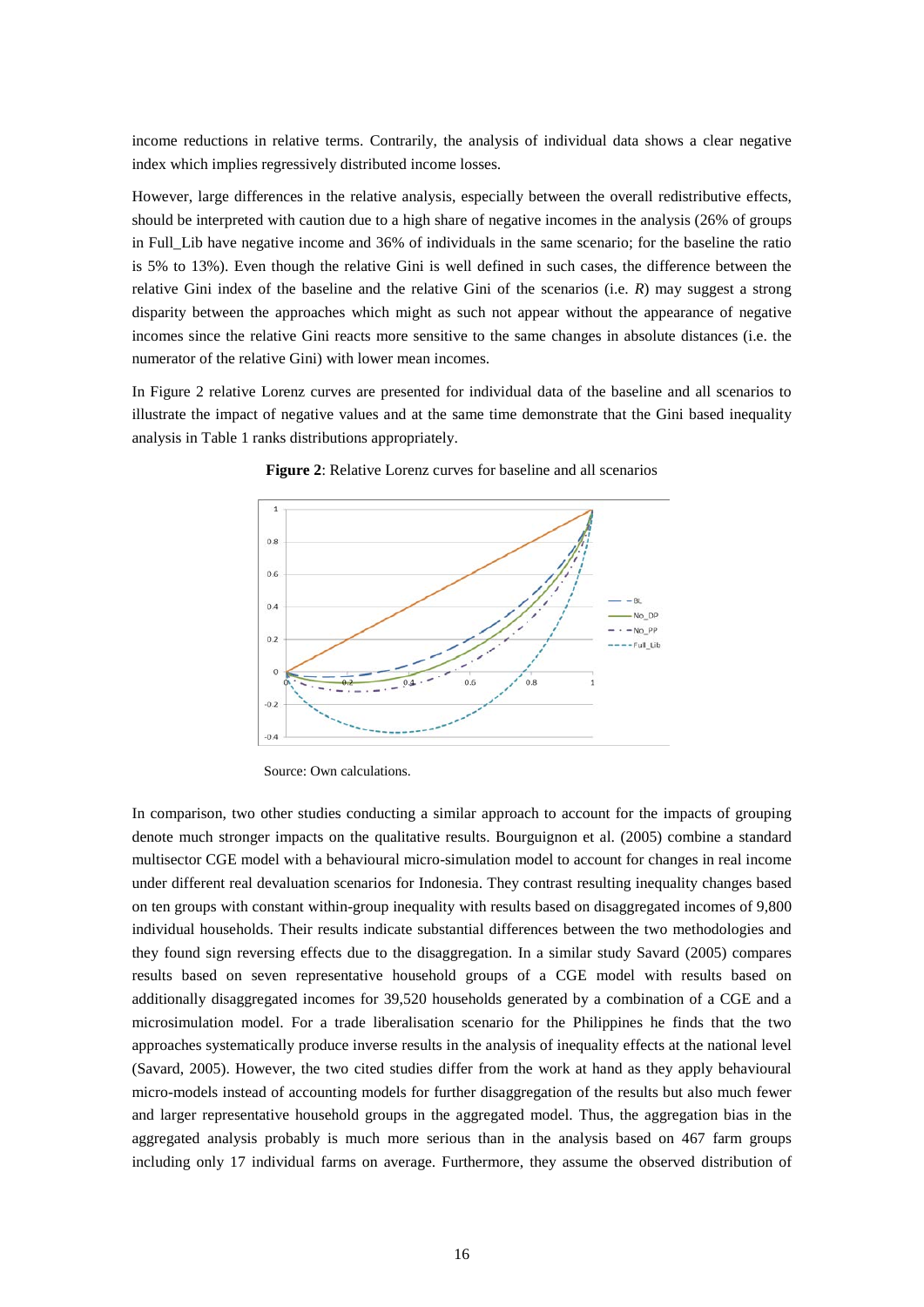incomes inside the representative groups to be constant, whereas in our study within-group inequality is assumed to be constantly zero for the group based analysis since we want to evaluate the performance of agricultural sector models in the analysis of redistributive effects which are already highly disaggregated but still do not operate at the single farm level.

# **6. Conclusions**

Since the CAP has increasingly been justified in recent decades by contributing to farm income stability, it is important to evaluate redistributive effects resulting from this policy, with obvious policy relevance. In this paper, different CAP liberalization scenarios are analysed with respect to inequality impacts in the agricultural sector. A tool is developed for this purpose that is able to consistently assess impacts of agricultural sector policy on individual farm incomes in western Germany.

The results of this paper indicate that an abolishment of the main components of the CAP, direct payments and market and price policies, increases income inequality in the western German agricultural sector for all scenarios in relative terms but decreases inequality in absolute terms. On the one hand, increasing relative inequality implies that low-income farms tend to lose a higher share of their income compared to high-income farms when CAP instruments are abolished. On the other hand, however, a decreasing absolute inequality implies that high-income farms lose higher absolute amounts of income than small-income farms when the CAP is abolished. We conclude that if the CAP aims at a more equal income distribution within the agricultural sector, then significant scope for improving the design of respective policy instruments exists. Ideally the allocation of agricultural support should then be tied to income indicators instead of the current support criteria "production quantities" (for market price policies) or "land" (for DPs). This being said, there are good arguments that any sectoral agricultural income policy should not be attributed to the EU-level, but to the Member States of the EU (Grethe, 2008), and the CAP should instead solely focus on the provision of public goods such as environmental externalities or animal welfare (WBA, 2005), a discussion which is beyond the scope of this paper.

Comparing the inequality analysis based on individual data with an analysis of grouped data reveals that the level of inequality may be seriously underestimated when only taking grouped data into account. Redistributive effects from scenario analysis differ slightly in absolute terms and more in relative terms. Yet, the differences in the relative analysis should be interpreted with caution due to the appearance of negative incomes in the sample. In none of the scenarios does the use of individual instead of grouped data lead to sign inversion of any of the inequality indicators.

A caveat of our methodology clearly is that the micromodel which disaggregates farm groups is static and relies on the behavioural changes of the groups of the meso-model, which are mapped accordingly. Nevertheless, heterogeneity among production patterns of farms in the same group is taken into consideration because different production patterns and factor endowments of individual farms are accounted for. Furthermore, with an average group aggregating just 17 FADN farms and stratification undertaken according to type, region, and size, the assumption of similar behaviour of individual farms belonging to the same group seems defendable. In general, the tool enables a substantially more specific analysis of inequality effects compared to an analysis of grouped data.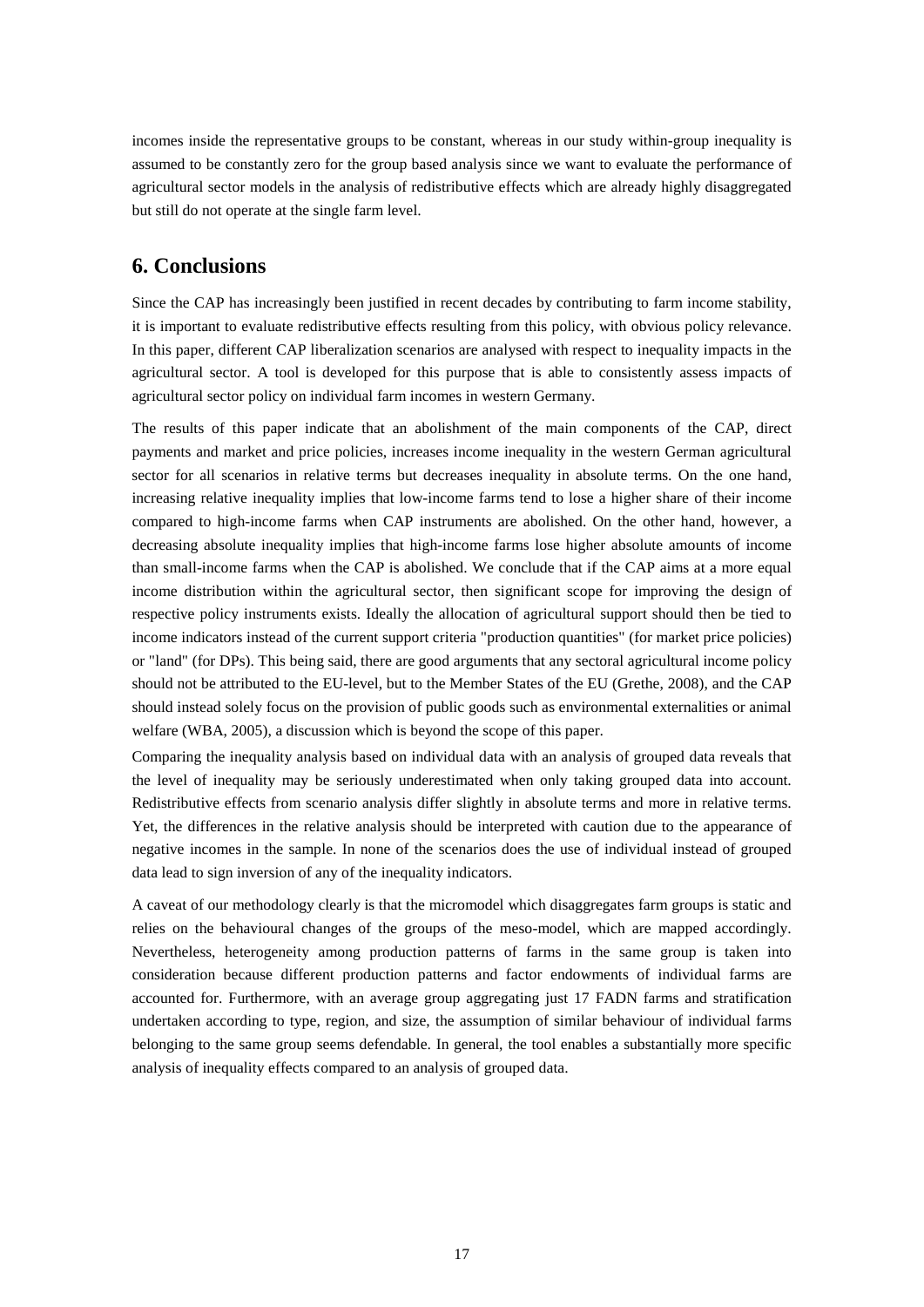### **References**

Agra-Europe (2013). Report reveals 'inequality' with CAP direct payments, in: Agra-Europe, No. 2559, April 2nd, 2013, p.3.

- Allanson, P. (2006). The Redistributive Effects of Agricultural Policy on Scottish Farm Incomes, *Journal of Agricultural Economics* 57, 117-128.
- Allanson, P. (2008). On the Characterisation and Measurement of the Redistributive Effect of Agricultural Policy, *Journal of Agricultural Economics*, 59, 169-187.
- Allanson, P. and Petrie, D. (2012). On the Choice of Health Inequality Measure for the Longitudinal Analysis of Income-Related Health Inequalities. *Health Economics* 22, 353-365.
- Amiel, Y., Cowell, F. & Polovin, A., (1996). Inequality among the Kibbutzim. *Economica*, 63, S63-S85.
- Aronson, J.R., Johnson, P. & Lambert, P.J. (1994). Redistributive Effects and Unequal Income Tax Treatment. *Economic Journal*, 104, 262-70.
- Atkinson, A. B. (1980). Horizontal Equity and the Distribution of Tax Burden. In: Aaron, H.J. & Boskin, M.J. (eds.), *The Economics of taxation*, Brookings Institution Press, 3-18.
- Bertelsmeier, M. (2005). Analyse der Wirkungen unterschiedlicher Systeme von direkten Transferzahlungen unter besonderer Berücksichtigung von Bodenpacht- und Quotenmärkten. *Schriftenreihe des Bundesministeriums für Ernährung, Landwirtschaft und Forsten: Angewandte Wissenschaft 510*.
- Bourguignon, F., Bussolo, M. & Pereira da Silva, L. (eds.). (2008), *The Impact of Macroeconomic Policies on Poverty and Income Distribution*, The World Bank, Oxford University Press, New York.
- Bourguignon, F., Robilliard, A. & Robinson, S., (2005). Representative versus Real Households in the Macroeconomic Modeling of Inequality, in: Kehoe, T.J., Srinivasan, T.N., Whalley, J. (eds.), *Frontiers in Applied General Equilibrium Modeling*, Cambridge University Press, 219-254.
- Bourguignon, F. & Ferreira, F.H.G. (2003). Ex Ante Evaluation of Policy Reforms Using Behavioural Models, in: Bourguignon, F. & Pereira da Silva, L. (eds.), *The Impact of Economic Policies on Poverty and Income Distribution – Evaluation Techniques and Tools*, The World Bank and Oxford University Press, 123-141.
- Chakravarty, S. R. (1990). *Ethical social index numbers*. Springer, Berlin.
- Chen, C.-N., Tsaur, T.-W. & Rhai, T.-S. (1982). The Gini Coefficient and Negative Income. *Oxford Economic Papers*, 34, 473-478.
- Cororaton, C.B. & Cockburn, J. (2007). Trade reform and poverty—Lessons from the Philippines: A CGE-microsimulation analysis. Journal of Policy Modeling 29, 141–163. doi:10.1016/j.jpolmod.2006.07.006.
- Cowell, F. A. (2009). *Measuring Inequality*, Oxford University Press.
- Day, R.H. (1963). On Aggregating Linear Programming Models of Production. *Journal of Farm Economics*, 45, 797-813.
- Debowicz, D. & Golan, J. (2014). The impact of Oportunidades on human capital and income distribution in Mexico: A top-down/bottom-up approach. Journal of Policy Modeling 36, 24–42. doi:10.1016/j.jpolmod.2013.10.014.
- Deppermann. A., Grethe, H. & Offermann, F. (2010). Farm Level Effects of EU Policy Liberalization: Simulations Based on an EU-Wide Agricultural Sector Model and a Supply Model of the German Agricultural Sector, Contributed Paper at the 114th EAAE Seminar "Structural Change in Agriculture", Berlin, April 2010. http://purl.umn.edu/61083.
- Deppermann, A., Grethe, H. & Offermann, F. (2014). Distributional effects of CAP liberalisation on western German farm incomes: an ex-ante analysis. *European Review of Agricultural Economics,* doi: 10.1093/erae/jbt034.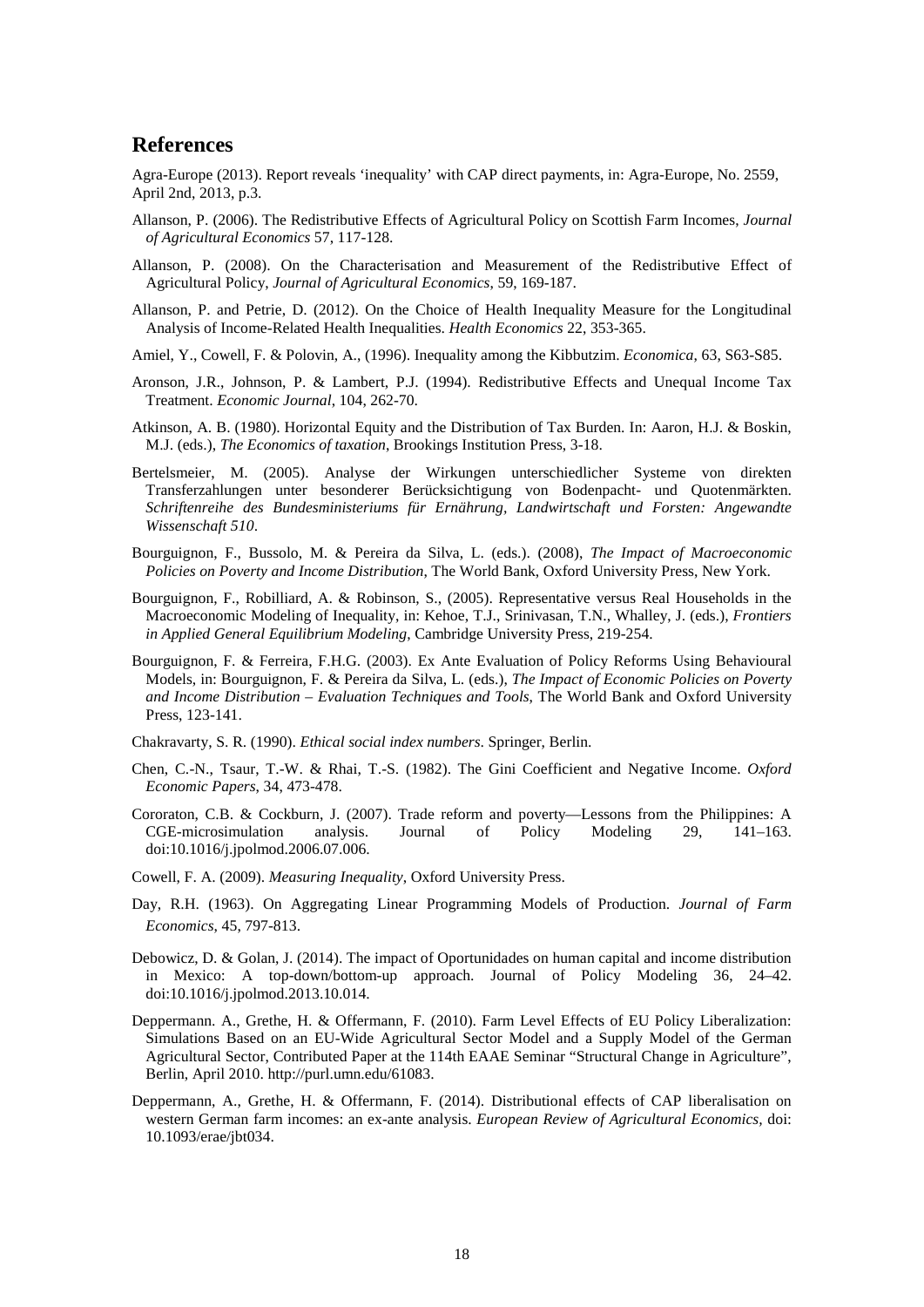- Deutsch, J. & Silber, J., (1999). Inequality decomposition by population subgroups and the analysis of interdistributional inequality, in: Silber, S. (ed.) *Handbook of Income Inequality Measurement*. Springer, 363–403.
- El Benni, N. & Finger, R., (2013). The effect of agricultural policy reforms on income inequality in Swiss agriculture - An analysis for valley, hill and mountain regions. *Journal of Policy Modeling,* 35, 638– 651.
- European Commission (2012). Report on the distribution of direct aids to agricultural producers (financial year 2011); http://ec.europa.eu/agriculture/cap-funding/beneficiaries/direct-aid/index\_en.htm.[accessed 26.05.2013].
- FAPRI (2011). U.S. and World Agricultural Outlook, http://www.fapri.iastate.edu/outlook/2011/ [accessed 05.12.2012].
- Gocht, A., Britz, W., Ciaian, P. & Paloma, S.G. (2013), Farm Type Effects of an EU-wide Direct Payment Harmonisation. *Journal of Agricultural Economics* 64, 1–32.
- Grethe, H. (2008). Agriculture Policy: What Roles for the EU and the Member States? In: Gelauff, G., Grilo, I. and A. Lejour (eds.), *Subsidiarity and Economic Reform in Europe*. Springer, 191-218.
- Grethe, H. (ed.) (2012). European Simulation Model (ESIM): Documentation (Model Code, Parameterization, Database). December 11, Hohenheim.
- Hazell P.B.R. & Norton, R.D. (1986). Mathematical Programing for Economic Analysis in Agriculture. New York: MacMillan.
- Hertel, T.W., Keeney, R., Ivanic, M. & Winters, L.A. (2007), Distributional effects of WTO agricultural reforms in rich and poor countries. *Economic Policy* 22, 289–337.
- Kakwani, N. (1977). Measurement of Tax Progressivity: An International Comparison. *The Economic Journal*, 87, 71-80.
- Kakwani, N. (1986). *Analyzing redistribution policies – a study using Australian data*, Cambridge University Press.
- Keeney, M. (2000). The distributional impact of direct payments on Irish farm incomes. *Journal of Agricultural Economics*, 51, 252-265.
- Keeney, R. (2009), Transfer Efficiency and Distributional Impacts of U.S. Farm Support: Evidence from a Macro–Micro Simulation. *American Journal of Agricultural Economics*, 91, 1289–1295.
- Keeney, R. & Beckman, J. (2009), WTO negotiations on agriculture and the distributional impacts for US rice farm households. *Food Policy* 34, 70–80.
- Lambert, P.J. (2001). *The distribution and redistribution of income.* Manchester University Press.
- Louhichi, K. & Valin, H. (2012). Impact of EU biofuel policies on the French arable sector: A microlevel analysis using global market and farm-based supply models. *Review of Agricultural and Environmental Studies*, 93, 233–272.
- Mishra, A., El-Osta, H. & Gillespie, J.M. (2009). Effect of agricultural policy on regional income inequality among farm households. *Journal of Policy Modeling*, 31, 325–340.
- Moreddu, C. (2011). Distribution of Support and Income in Agriculture, *OECD Food, Agriculture and Fisheries Papers*, No. 46, OECD Publishing. http://dx.doi.org/10.1787/5kgch21wkmbx-en.
- Mussard, S. & Savard, L., (2010), Macro/Micro-Economic Modelling and Gini Multi-Decomposition: An Application to the Philippines. *Journal of Income Distribution,* 19, 51–78.
- Offermann, F., Kleinhanß, W., Hüttel, S. & Küpker, B. (2005). Assessing the 2003 CAP Reform Impacts on German Agriculture Using the Farm Group Model FARMIS. In Arfini, F. (ed.) *Modelling Agricultural Policies: State of the Art and New Challenges*. Proceedings of the 89th European Seminar of the EAAE, Parma, Italy, February 3-5, 2005. Parma: Monte Universita Parma Editore: 546-564.
- Offermann,F. (2008). Key issues of linking models for policy impact assessment in agriculture. *German Journal of Agricultural Economics ,* 57, 361–162.